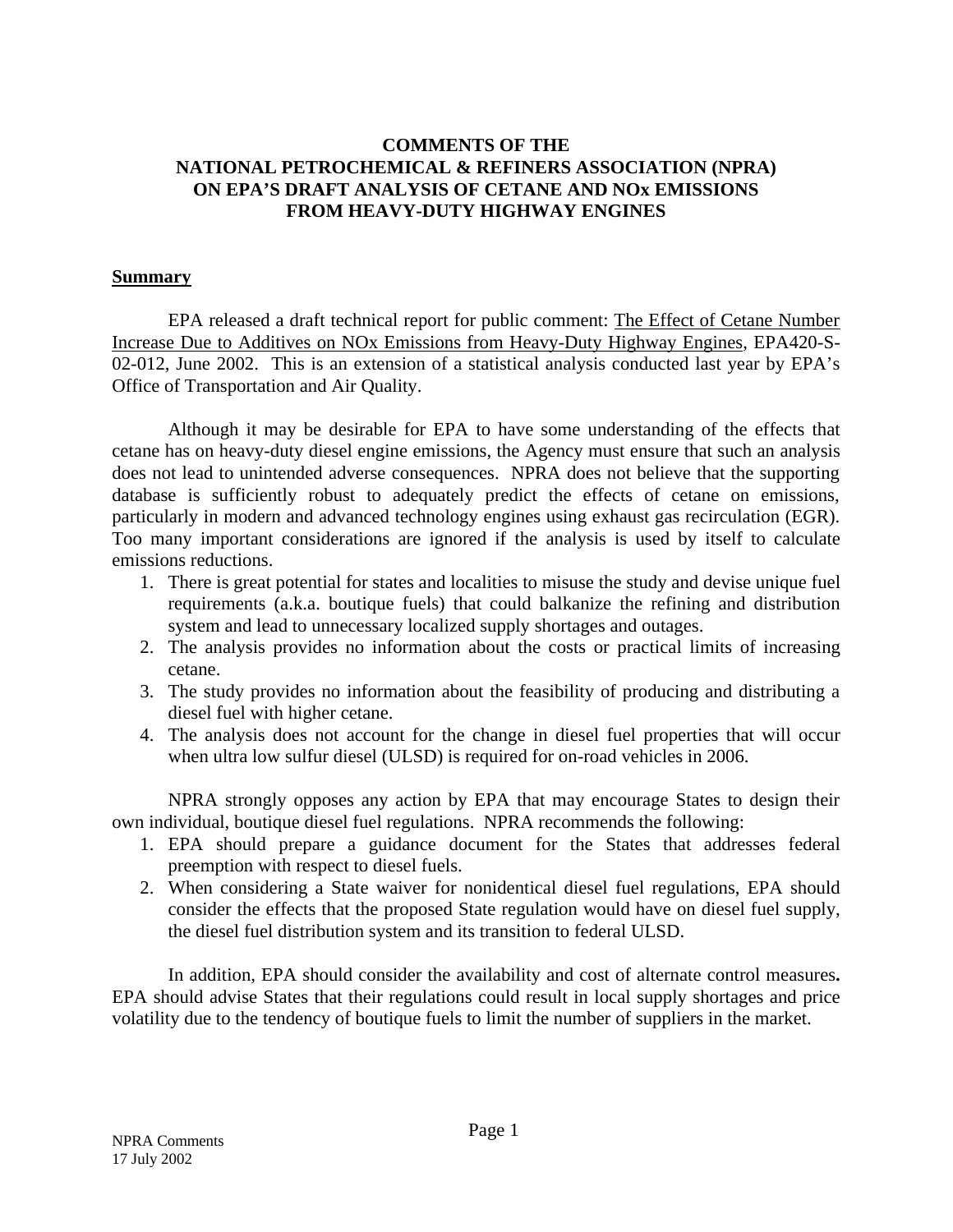# **EFFECTS. A. THE SUPPORTING DATABASE IS INADEQUATE FOR PREDICTING EMISSION**

The database is not sufficiently robust to serve as the basis for a correlation of cetane/emissions effects that can be used to predict future fleet emissions. Although EPA conducted a good faith data collection program, the creation of a database does not automatically confer sufficiency.

The database used for the report appears to contain 35 heavy-duty engines, only one of which was a post-1996 model. It is unlikely that one engine -- a prototype -- can adequately represent the fleet when EGR engines are expected to predominate after 2003. Available data suggest that the impact of cetane on engines built in the late 90s is smaller in magnitude relative to earlier engines. In some cases, higher cetane can even raise NOx emissions. EPA should be educating States on this potential negative consequence for advanced technology diesel engines.

Finally, there are no non-road engines in the database used for this study. Therefore, it is not appropriate to assume that the effects of cetane on emissions from these engines will be the same as for on-road engines.

# **ADDRESSES FEDERAL PREEMPTION WITH RESPECT TO DIESEL FUELS. B. EPA SHOULD PREPARE A GUIDANCE DOCUMENT FOR STATES THAT**

Recently, EPA addressed preemption in the preamble for the federal highway ULSD regulations (66 FR 5084). In addition, the Agency elaborated in another report:

> of certain visible dyes. $<sup>1</sup>$ </sup> As stated in the preamble, CAA section  $211(c)(4)(A)$  prohibits states (and political subdivisions of states, which shall be included in the term "states" for this response) from establishing controls or prohibitions respecting motor vehicle fuel characteristics or components for the purpose of motor vehicle emissions control if EPA has established a control of the fuel characteristic or component. This preemption applies to all states except California, in accordance with section  $211(c)(4)(B)$ . . . because of EPA's controls of highway diesel fuel in 80 [should be 40] CFR 80.29, states are preempted under section  $211(c)(4)(A)$  from establishing highway diesel fuel controls respecting sulfur content, cetane index, aromatics content, and the use

In August 1997, the Agency released "Guidance on Use of Opt-in to RFG and Low RVP Requirements in Ozone SIPs." EPA should issue a similar document for the preparation and

-

<sup>&</sup>lt;sup>1</sup> U.S. EPA, Heavy-duty Engine and Vehicle Standards and Highway Diesel Fuel Sulfur Control Requirements: Response to Comments, EPA420-R-00-027, December 2000, p. 4-64.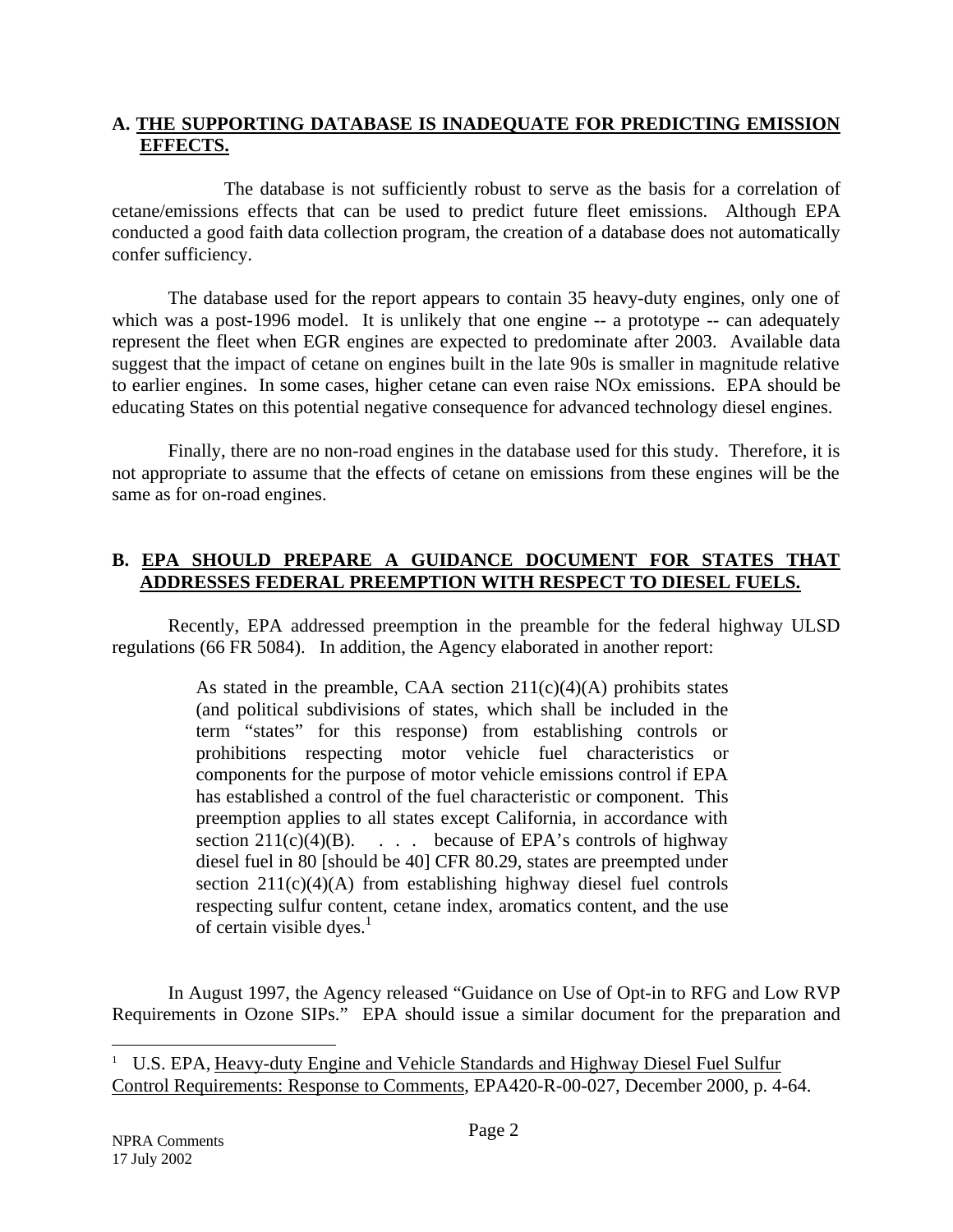review of State boutique diesel fuel proposals. This would facilitate communication and clarify statutory requirements.

EPA can approve a SIP provision for a nonidentical State fuel standard and waive federal preemption only if it is necessary to achieve the primary or secondary NAAQS. In addition, the Agency must find that "no other measures that would bring about timely attainment exist" or that "other measures exist and are technically possible to implement, but are unreasonable or impracticable." The Agency will not approve requests for preemption waivers without States submitting a comprehensive and detailed study regarding numerous other (unadopted) emissions control programs. Guidance on the evaluation of alternative measures would be useful to identify State legal and analytical tasks as well as to provide uniformity for the EPA regional office review process. All parties need to understand what justifications are sufficient to address the "unreasonable or impracticable" statutory criteria.

The guidance document should also address the effects that changes in fuel properties will have on production costs and the feasibility of production and distribution. Furthermore, EPA should describe its expectations regarding the complexity of State testing, record keeping and enforcement activities.

# **1. Diesel Fuel Supply**

Over the past decade, U.S. refineries have operated at sustained high utilization rates -- 92 to 94 percent of capacity with peak periods of over 95 percent. Refining capacity increased over the period, but at a rate somewhat less than the increase in petroleum product demand. The high capacity utilization rate has been characterized as close to maximum, as evidenced by tightening of product markets and resulting price spikes during periods of peak product demand, refining or distribution outages, product changes (i.e., new product introductions), etc. The California experience in 1999, that of the Northeast in early 2000 and that of the Midwest in the summer of 2000 provide illustrations of what can happen when there is a disruption (reduction) in fuel supplies.

Continual growth in demand for transportation fuels and the need to address several overlapping fuel regulations have left refineries with less operating flexibility and reduced capability, which results in a very high utilization of U.S. refining capacity. The net result is a refining system that is dangerously close to the breaking point such that interruptions in refinery operations result in an under supplied market. Maintaining adequate supplies will depend on maintaining near maximum utilization since capacity growth is likely to be limited to incremental, low cost expansions at existing refineries. Historically, the refining industry has kept pace with increasing demand and quality requirements given adequate time and realistic expectations. However, with utilization projected to remain high and as refined product requirements approach actual technological, economic, and practical limits, supply capability becomes less certain. Thus, it appears that the U.S. has entered a prolonged period of tight supplies and more frequent market disruptions.

Many new "boutique" State diesel fuel regulations would have a major adverse impact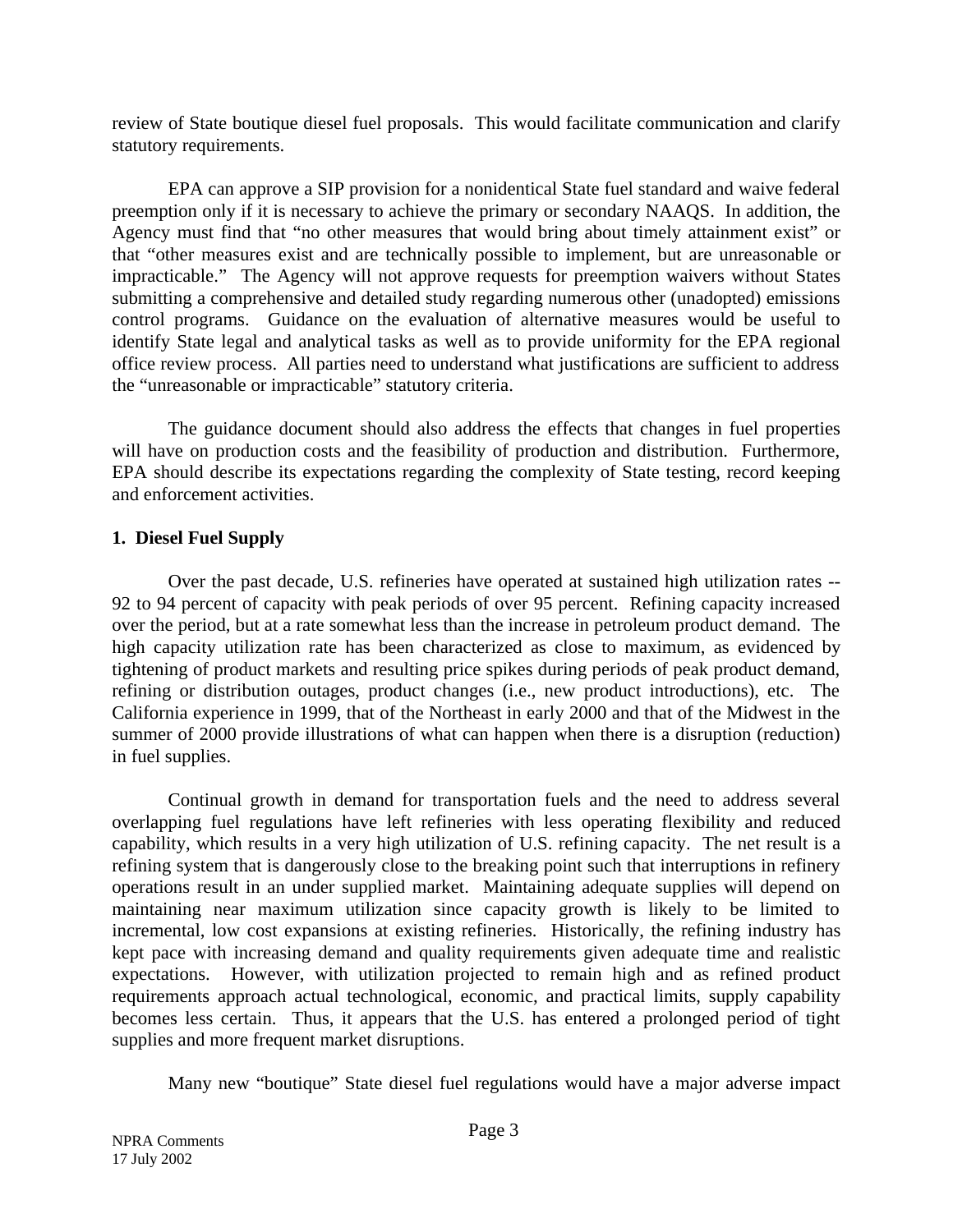on future supplies and market stability. Even under a status quo regulatory environment, high refinery utilization rates must be sustained over the longer term to avoid short-term supply disruptions. Any requirement for a unique diesel fuel will affect refinery processing capability, petroleum product yields, utilization, participating refineries, etc., and eventually, the delicate diesel fuel supply balance. Unique diesel fuel regulations can also act as a barrier to diesel fuel imports that might otherwise be available during a domestic supply disruption, leaving the industry without one of its backstops. While industry has historically been resourceful in meeting petroleum product requirements, a State boutique diesel fuel rule increases the risk that fuel markets will be disrupted, particularly when supply capability and demand are closely balanced.

NPRA recommends that EPA require States to incorporate an analysis of fuel supply impacts in all State boutique fuel rulemakings. NPRA believes it is possible to enjoy reliable and affordable fuel supplies while preserving, and continuing, our environmental progress. However, this goal can only be achieved if the costs and benefits of new regulatory requirements are carefully weighed in the context of their impact on energy supplies. A State boutique diesel fuel regulation should not threaten the State's practical need for assurance that there will be sufficient and affordable diesel supplies.

In addition, there are other important factors related to the diesel fuel distribution system. The fungible pipeline system may have difficulty adding an additional boutique fuel type with limited suppliers and a limited distribution area or it may simply be uneconomical. Inserting an additional fuel could increase the amount of transmix that must be processed. A boutique diesel fuel would have to be accommodated at terminals. These terminals may not have the capability to provide bulk storage for an additional fuel type and could be faced with the dilemma of choosing to store the current federal diesel or the new boutique diesel with a loss of customers and overall supply.

# **2. Costs of Changing Fuel Properties**

Changing diesel fuel properties (such as increasing cetane) can require processing in the refinery that is very expensive and may lead to unintended supply problems or other consequences. For example, even small changes in aromatics content or natural cetane number may require severe hydrotreating to saturate and open aromatic and poly-aromatic rings. These operations require large capital investments, as well as additional capital and operating costs associated with energy requirements, catalyst usage, hydrogen consumption, gas treating and other support operations. This level of processing also results in a loss of diesel product yield and a reduction in its energy content (resulting in a mileage penalty), which further increases costs and exacerbates potential shortfalls in diesel fuel supplies. The cost of aromatics reduction or cetane upgrading may be greater than the cost of downgrading high-aromatics diesel blendstocks to lower value uses, which would also act to reduce diesel supply.

Other seemingly straightforward and less complex diesel property modifications can present significant costs and problems as well. For example, reliance on additives for cetane upgrading would require costly additions at terminals for tanks and injection systems in addition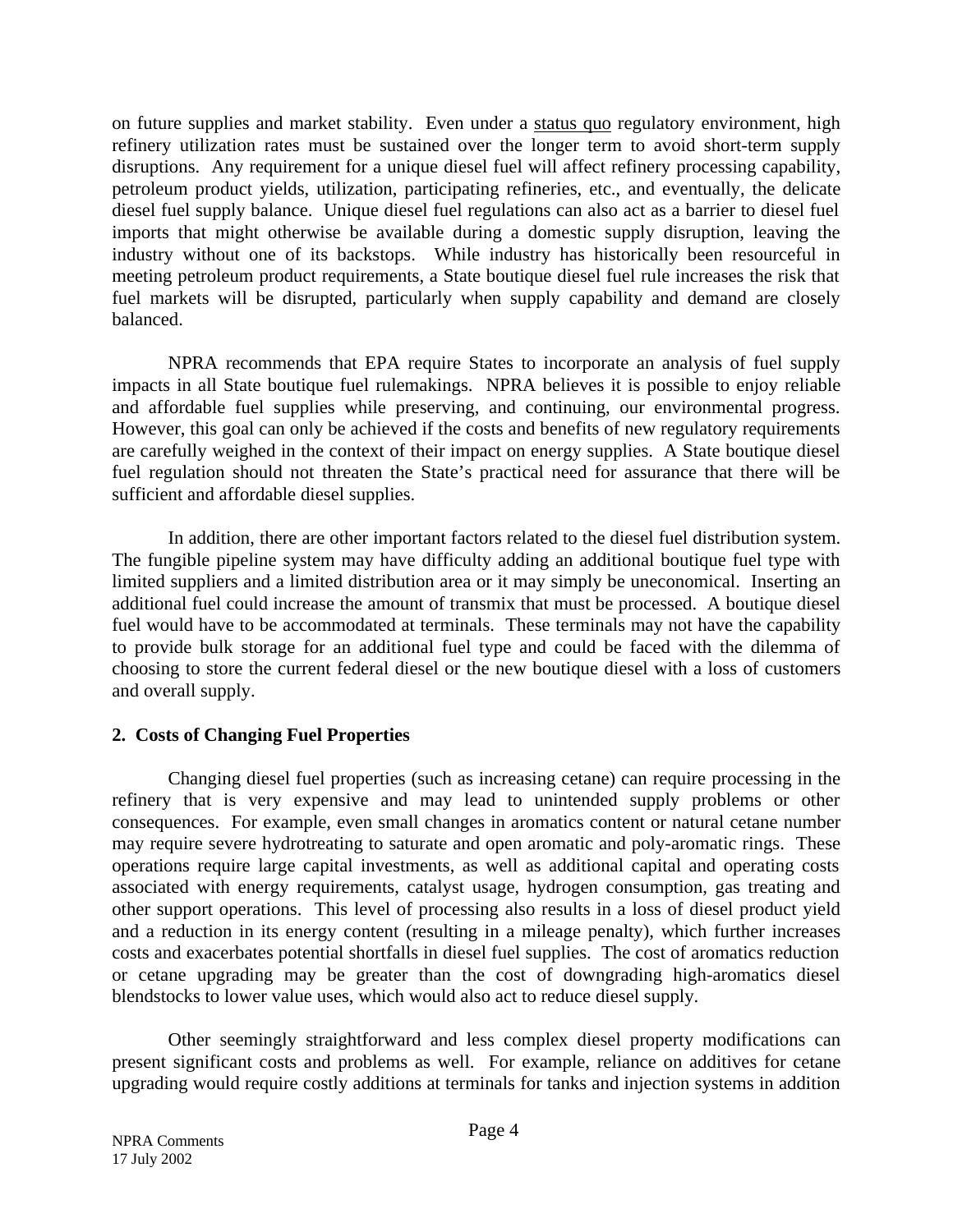to the cost of the additive itself (which is not trivial). Other significant issues would include determining an effective additive addition rate in a fungible system (due to fluctuations in the base fuel's properties), addressing safety concerns in handling the additive, and testing diesel fuels for cetane number compliance since cetane index does not apply to fuels that have been improved with additive and the alternative is costly and impractical, i.e. cetane test engines.

# **C. THE REGULATORY CHANGES FOR EPA'S ULTRA-LOW SULFUR ON-ROAD DIESEL FUEL (2006) WILL COMPLICATE ANY ASSESSMENT OF THE EMISSIONS EFFECTS OF A STATE'S PROPOSED DIESEL FUEL REGULATIONS.**

The change(s) in baseline diesel fuel due to EPA's ultra low sulfur diesel (ULSD) rule for highway vehicles, which is effective in 2006 (66 FR 5002), is another confounding issue when using the data to estimate emissions reductions. Because refineries will have to treat more of the diesel fuel pool and treat it more severely (higher temperatures and pressures), there will be a significant change in the properties of the diesel pool. Although more severe hydrotreating of diesel fuel blendstocks should act to increase cetane number and reduce aromatics and specific gravity for the whole pool, it is not possible to quantify what the changes will be following the effective date of the federal ULSD rule (June 1, 2006 at refineries). Therefore, using EPA's analysis to predict NOx emissions benefits from an increase in cetane will inevitably be complicated by the shifting diesel fuel property baseline. The important question is how much difference a proposed State minimum cetane specification would make relative to the federal ULSD that will be produced beginning in 2006.

# **REGULATIONS THAT DIFFER FROM FEDERAL REGULATIONS. D. EPA SHOULD DISCOURAGE STATES FROM PROPOSING DIESEL FUEL**

NPRA is concerned that EPA's study, inadequately developed and inappropriately applied, may result in the proliferation of boutique diesel fuels with serious adverse supply implications. Diesel fuel supplies will soon be overtaxed as ultra-low sulfur programs are implemented and the distribution system does not have the flexibility to accommodate multiple diesel grades. The Agency should remind States that unique local fuel requirements will reduce the efficiency of the distribution system and impose additional costs on consumers.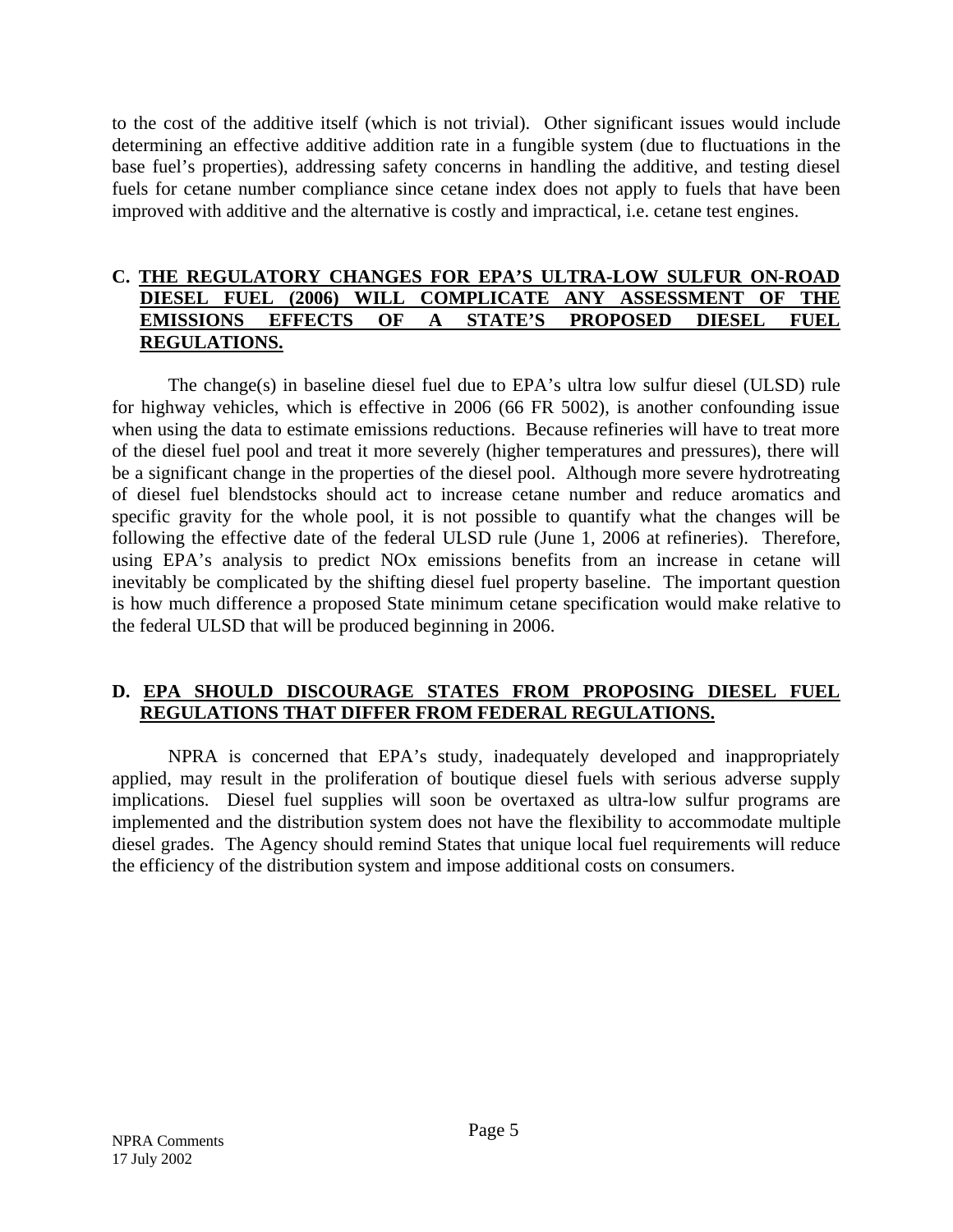1220 L Street, Northwest Washington, DC 20005-4070 202-682-8150 Tel Fax 202-682-8051 E-mail murphy@api.org

July 15, 2002

Mr. David Korotney **U.S. Environmental Protection Agency** 2000 Traverwood Drive Ann Arbor, MI48105

#### RE: **EPA Drait Technical Report, The Effect of Cetane Number Increase Due To** Additives on NOx Emissions from Heavy-Duty Highway Engines, June 2002

Dear Mr. Korotney:

The American Petroleum Institute (API) is pleased to provide comments on the referenced report. API is a national trade association that represents over 400 members that are engaged in all aspects of the petroleum business. Our members have a significant interest in issues relating to the correlation of diesel fuel properties with mobile source emissions and associated potential impacts on fuel supply. As such, we have a number of technical as well as policy concerns with regard to the referenced document (hereafter termed the "June 2002 EPA report").

## The Draft Report Will Encourage the Development of Area-Specific Diesel Cetane **Controls**

In comments submitted to EPA last October, API expressed grave concerns that the draft diesel fuel effects model published in the July 2001 "Staff Discussion Document" could encourage<br>states to create area-specific fuel requirements.<sup>1, 2</sup> We have similar concerns with the June 2002 EPA report on additized cetane. In essence, the latter document provides states with an EPAapproved procedure to gain NOx SIP credits by increasing diesel fuel cetane number. We are deeply concerned that making the proposed cetane model available to state and local air quality planners without proper policy guidance will lead the nation down the path of proliferating areaspecific diesel fuel controls. The model by itself provides no information on the costs of modifying fuel properties nor does it convey any information on the refinery feasibility of producing the fuel being modeled. Neither does the model consider impacts of boutique fuels on the fuel distribution system. Furthermore, no consideration is given to the vehicle performance implications for the fuel properties being modeled. If any of these factors is not properly evaluated, there is significant potential for states to create area-specific fuel requirements that could lead to unintended disruptions of the refining and distribution system and hurt the consumer without providing a significant air quality benefit.

<sup>&</sup>lt;sup>1</sup> Letter from Ed Murphy, API, to Margo Oge, EPA, dated October 30, 2001

<sup>&</sup>lt;sup>2</sup> EPA Staff Discussion Document, Strategies and Issues in Correlating Diesel Fuel Properties with Emissions, July 2001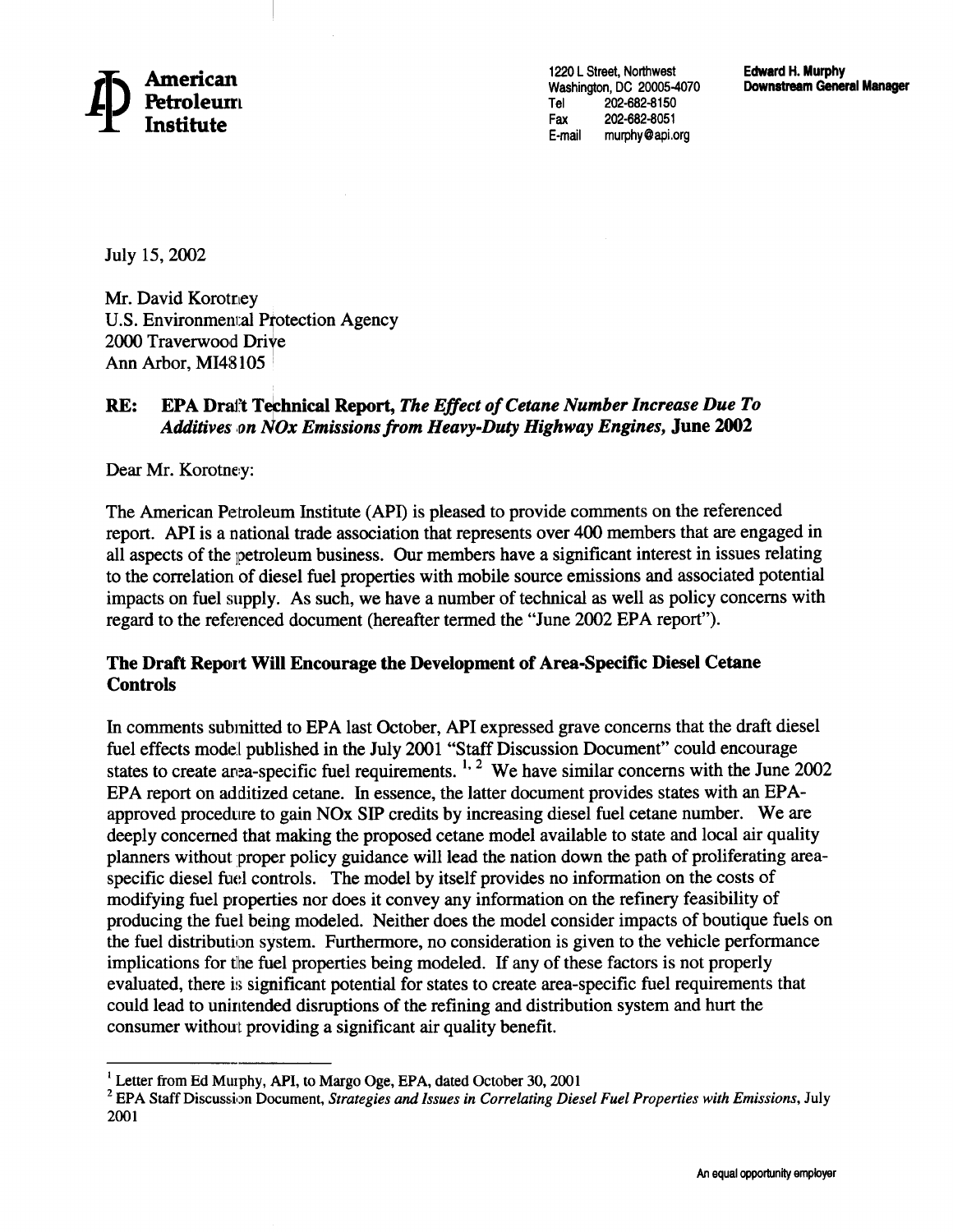Mr. David Korotney July 15, 2002 Page 2 of 5

### The Underlying Database Is Inadequate

EPA correctly notes that one of the most significant issues associated with the NO<sub>x</sub> model presented in the June 2001 "Staff Discussion Document" is the presence of collinearity between natural cetane and other diesel fuel properties (aromatics and specific gravity). The June 2002 EPA report attempts to eliminate the multicollinearity issue by focusing only on natural and additized cetane and restricting the scope of the modeling effort to include only data from those experimental programs which tested cetane-improved fuels. However, while this approach may filter out confounding effects in the underlying database, it serves only to accentuate issues concerning the adequate representation of engine technology. As we indicated in prior comments on the EPA "Staff Discussion Document," the underlying database contains very little data for engines built after 1996. In fact, the database used for the June 2002 EPA report appears to have relied upon emissions test data generated on 35 heavy-duty engines of which only one was a post-1996 model. That engine, classified as model year 1998, was, in fact, a prototype. It is highly improbable that one prototype engine can adequately and accurately represent fuel effects for that fraction of the fleet  $(1997 - 2003$  vehicles) likely to dominate in-use emissions and VMT in calendar year 2003.

# The EPA Analysis Overestimates Cetane Effects in Modern Engines without EGR

The approach used in the June 2002 EPA report assumes that all non-EGR engines have the same NOx benefit. Available data suggest that this is not a correct assumption. Heavy-duty non-EGR-equipped engines produced during the late 1990s were designed with reduced premixed burn combustion to lower NOx emissions. Cetane impacts in these engines are smaller in magnitude relative to earlier engines.<sup>3</sup> The Heavy-Duty Engine Work Group (HDEWG) program evaluated both EGR-equipped and non-EGR-equipped engines on a subset of test fuels that varied natural and additized cetane levels. There were no NO<sub>x</sub> benefits for increased fuel cetane for engines equipped either with or without EGR.<sup>4</sup> This indicates that EGR does not by itself explain the lack of a benefit for increased cetane in modern engines. Another recent study found that increasing cetane increased NOx emissions in 2 out of 5 modern engines tested. <sup>5</sup> As discussed above, there is very little data from modern engines in the EPA database and these data are lumped with much more extensive data from older engines. It is unlikely that cetane impacts in modern engines are well characterized by the proposed cetane model.

 $3$  Rob Lee et al, "Fuel Quality Impact on Heavy-Duty Diesel Emissions: A Literature Review," Society of Automotive Engineers, Technical Paper #982649, October 1998

<sup>&</sup>lt;sup>4</sup> Robert Mason et al. "EPA HDEWG Program - Statistical Analysis," Society of Automotive Engineers, Technical Paper #2000-01-1859, June 2000

<sup>&</sup>lt;sup>5</sup> Ken Mitchell, "Effects of Fuel Properties and Source on Emissions From Five Different Heavy Duty Diesel Engines," Society of Automotive Engineers, Technical Paper #2000-01-2890, October 2000.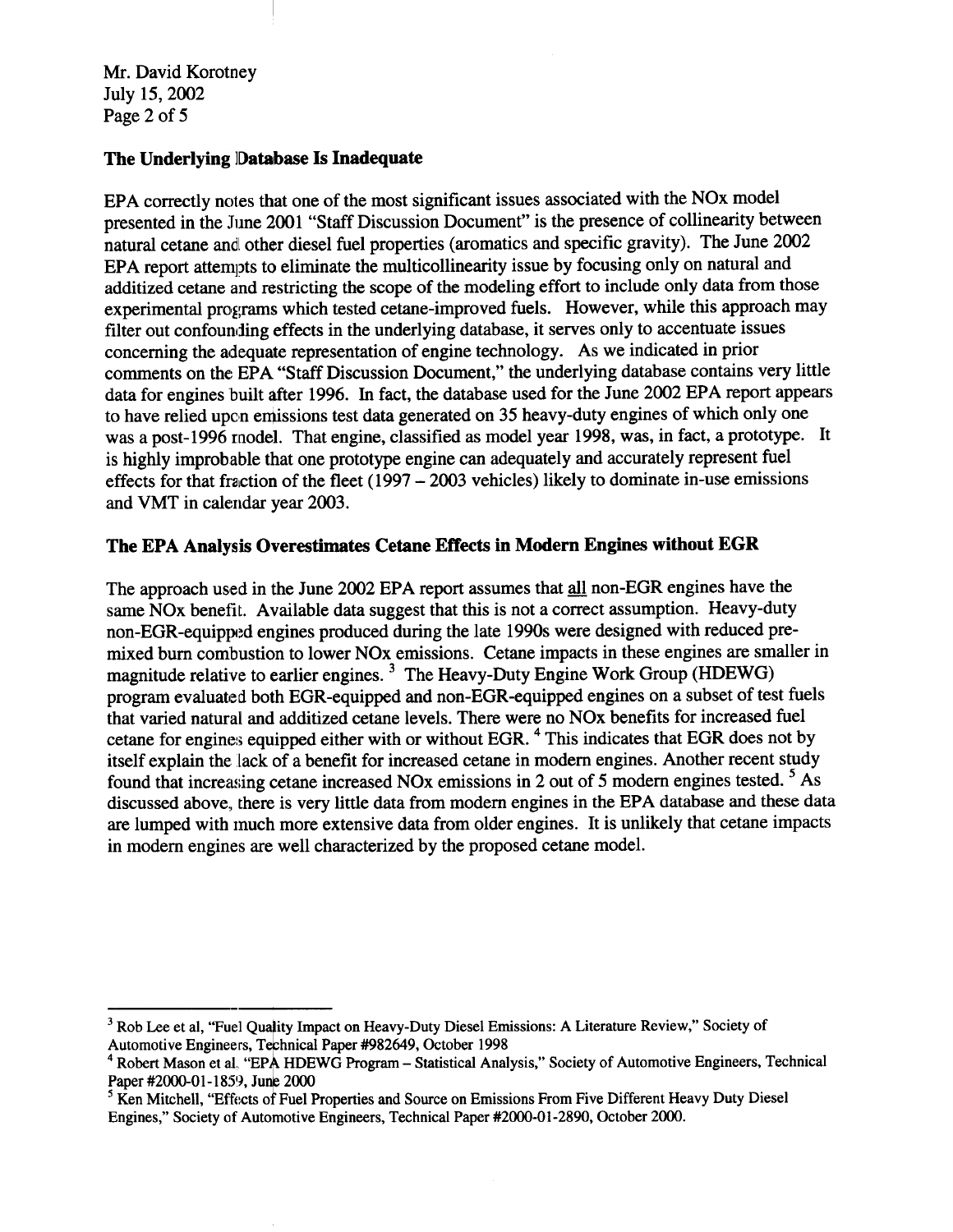Mr. David Korotney July 15, 2002 Page 3 of 5

#### Non-Road Engines Are Not Represented in the Database

As EPA correctly notes, there are no non-road engines represented in the database to support either the draft model developed in the 2001 "Staff Discussion Document" or the draft cetane model shown in the June 2002 EPA report. There are no data available to validate the application of the draft cetane model to non-road engines. Any attempt to do so carries with it the implicit assumptions that the distribution of non-road engine and emission control technology is similar to that used on-highway and that duty cycles are similar. As EPA has noted in the "Staff Discussion Document," neither of these assumptions has been tested or validated. Therefore, it is inappropriate to apply the draft cetane equations developed in the June 2002 EPA report to non-road engines.

### The Impact of Cetane on NOx Emissions from the Current Fleet Is Small and Will Rapidly Diminish in the Future

The June 2002 EPA report projects a small 2% effect for 2003 highway diesel vehicles due to a 5 cetane number (CN) increase. EPA correctly notes that this small effect will further diminish with time with the increasing penetration of cetane-insensitive EGR-equipped engine technology. As shown in Table III.C-1 of the June 2002 EPA report, the already small highway fleet average NO<sub>x</sub> benefit of a 5 CN increase will drop 30% from 2003 to 2007. Using EPA's draft cetane equation and extending the time frame of Table III.C-1 even further into the future shows that the emissions benefit of a 5 CN increase will decline by an additional 14% by 2010. As discussed above, EPA's draft model probably overestimates cetane impacts in recent engines without EGR. If so, then current and future cetane impacts will be even smaller than projected in the June 2002 EPA report. Looking further into the future, as cetane primarily influences the combustion of fuel and formation of emissions in the engine, its effectiveness in reducing tailpipe emissions will be even further attenuated due to the highly anticipated increased use of NOx aftertreatment controls. Thus, the initially very small NOx benefit of cetane control will become neglible in the future.

#### **Cetane Control Programs Are Difficult to Implement**

It is important to note that the proposed EPA cetane model is constructed from a database of test fuels and emissions measurements that does not comprehend the real-world impacts associated with the commingling of cetane improver additives in a fungible fuel supply and distribution system. The response of cetane to the addition of cetane improvers is non-linear. Given differences among cetane improver additives as well as different practices among fuel suppliers with respect to additizing fuels at the refinery gate versus at the terminal, it would be extremely difficult for state and local authorities to develop an enforceable mechanism that would ensure, for instance, an across-the-board 5 cetane number increase in diesel fuel quality in a given area.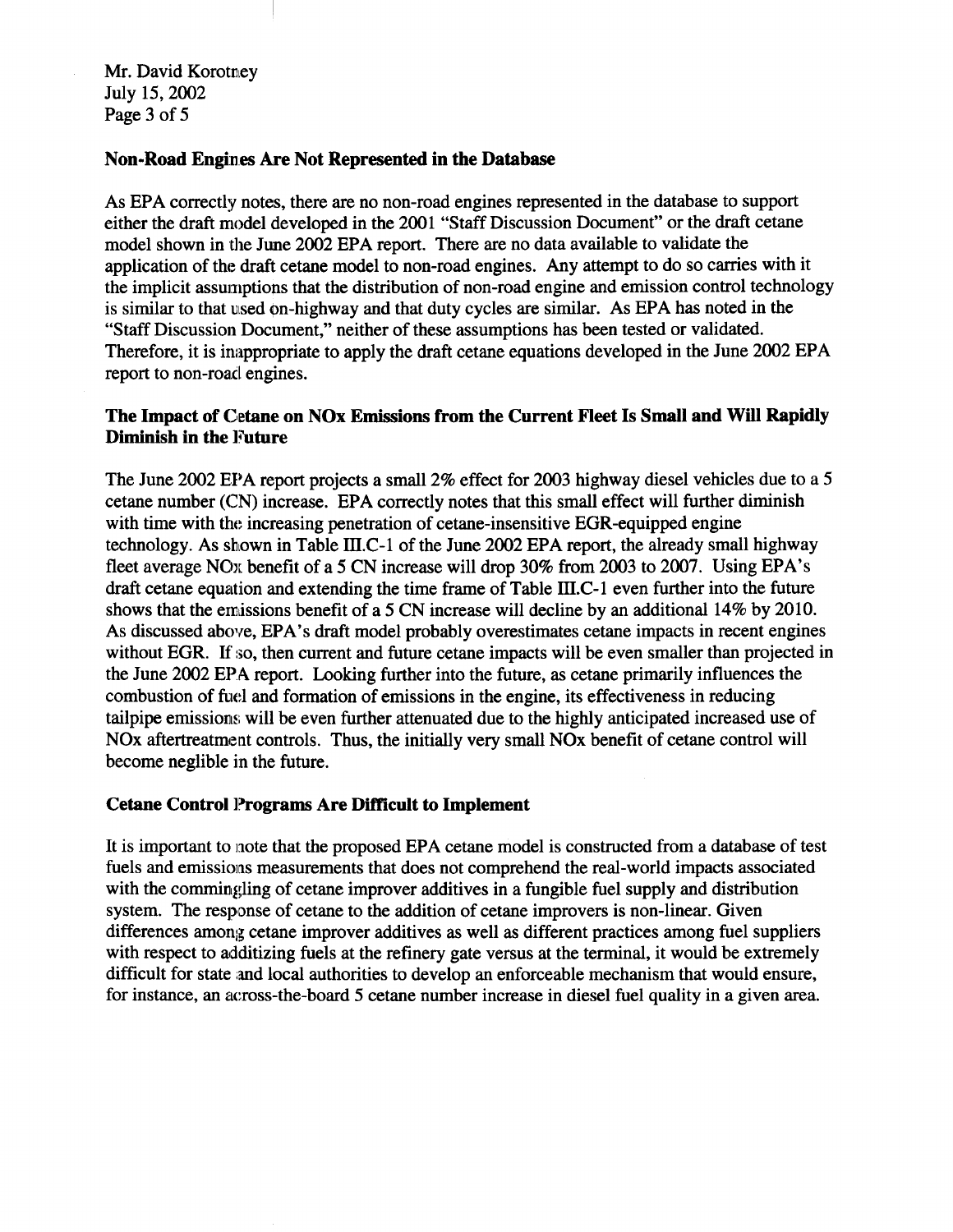Mr. David Korotney July 15, 2002 Page 4 of 5

# Cetane Control Programs Could Have Unintended Consequences in the Field

In the absence of proper guidance, the deployment of EPA's draft model by states to set areaspecific cetane specifications will surely proliferate the use of cetane improver additives and this could lead to increased customer problems with filter plugging and vehicle operational issues in the field. This is because EPA's draft model does not account for potential negative impacts associated with some classes of cetane improver additives on the thermal stability of diesel fuel – an issue that can arise particularly when fuels are commingled beyond control of the refiner downstream of the refinery gate. Research has shown, for instance, that the mingling of unadditized diesel fuel and diesel fuel additized with 2-ethylhexyl nitrate cetane improver (both fuels with reasonably good thermal stability) can yield blends with poor thermal stability (measured by the presence of high levels of insoluble material).<sup>6</sup> The effect of commingling the fuels on the degradation of thermal stability is attributed to interactions between the precursors to the formation of insoluble material in the fuel and the added 2-ethylhexyl nitrate cetane improver. Reduced thermal stability can lead to premature filter plugging and attendant vehicle operational problems.

### A Program to Regulate Diesel Cetane Is Not Cost-Effective

In comments submitted on a Draft Diesel Cetane Levels Model Rule under consideration by the Ozone Transport Commission (OTC), API estimated that the cost-effectiveness of a 5 CN increase in diesel fuel was on the order of \$12,000 - \$24,000 per ton of NO<sub>x</sub> reduced in 2000, and these costs could roughly triple by 2007 as the benefits disappear due to the increased penetration of less cetane-sensitive EGR- and aftertreatment-equipped engines into the on-road fleet.<sup>7</sup> The table below compares the cost-effectiveness of cetane control with EPA estimates

| <b>Mobile Source Control Programs</b>                                                                        | \$/Ton          |
|--------------------------------------------------------------------------------------------------------------|-----------------|
| EPA Rulemakings: <sup>8*</sup>                                                                               |                 |
| 2004 Highway HD Diesel Engine                                                                                | $200 - 400$     |
| Off-Highway Diesel Engine                                                                                    | 400 - 700       |
| Tier 2 Vehicle/Gasoline Sulfur                                                                               | $1,300 - 2,300$ |
| 2007 HDV/Highway Diesel Sulfur                                                                               | $1,600 - 2,100$ |
| Tier 1 Vehicle                                                                                               | $2,100 - 2,800$ |
|                                                                                                              |                 |
| <b>OTC Cetane Control</b>                                                                                    | 12,000 - 24,000 |
| *The EPA estimates are in dollars per ton of NOx+NMHC. API's estimate for the proposed OTC Cetane            |                 |
| Control is in dollars per ton of NOx. While the two figures of merit are not strictly on the same basis, any |                 |
| comparison should not be overly biased because the NOx emissions attributable to the heavy-duty diesel       |                 |
| engine on-road fleet are typically about an order of magnitude higher relative to the NMHC emissions.        |                 |

<sup>&</sup>lt;sup>6</sup> John D. Bacha, et al. "Diesel Fuel Thermal Stability @ 300F," paper presented at  $6<sup>th</sup>$  International Conference on Stability and Handling of Liquid Fuels, Vancouver, BC, October 1997.

 $^7$  Letter from Ed Murphy, API, to Leah Weiss, Ozone Transport Commission, September 26, 2000.

 $8$  The "EPA Rulemaking" cost-effectiveness estimates are taken from: 66 Federal Register 5102, January 18, 2001 and are rounded to the nearest hundred.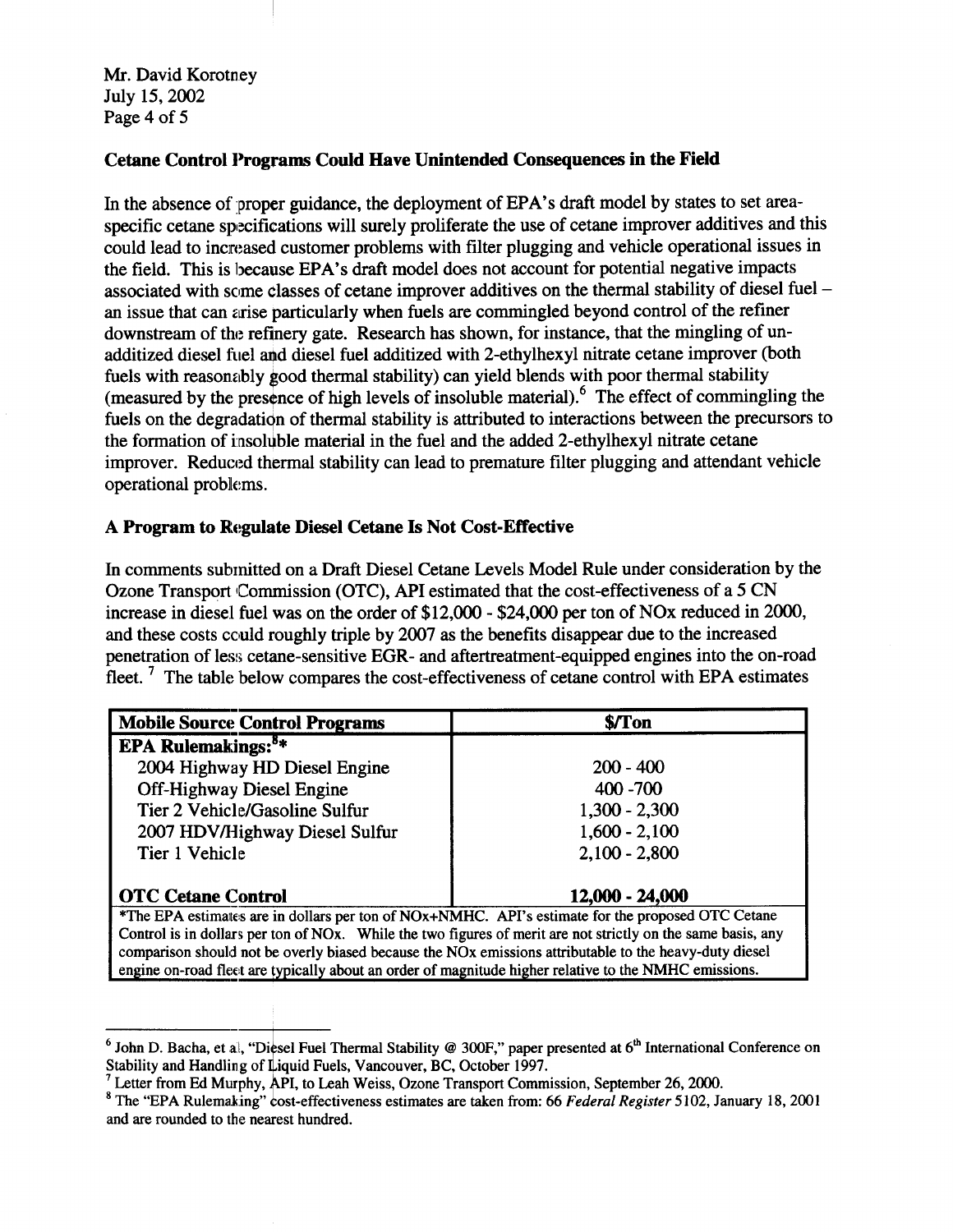Mr. David Korotney July 15, 2002 Page 5 of 5

of the cost-effectiveness associated with other mobile source control programs that EPA has promulgated in the recent past. It shows that a cetane control strategy is less cost-effective by roughly an order of magnitude in comparison to other mobile source emissions regulatory programs.

Clearly, EPA and state and local air quality planners should abandon efforts to control diesel cetane and pursue more cost-effective and environmentally beneficial programs to lower NOx inventories.

API appreciates the opportunity to provide input to EPA on this important issue. We will be happy to discuss these comments in more detail. If you have any questions, please do not hesitate to contact David Lax at (202) 682-8479.

Sincerely,

{ H M Jurply

Edward H. Murphy

Margo Oge, US Environmental Protection Agency  $\mathbf{c}$ : Jeffrey Holmstead, US Environmental Protection Agency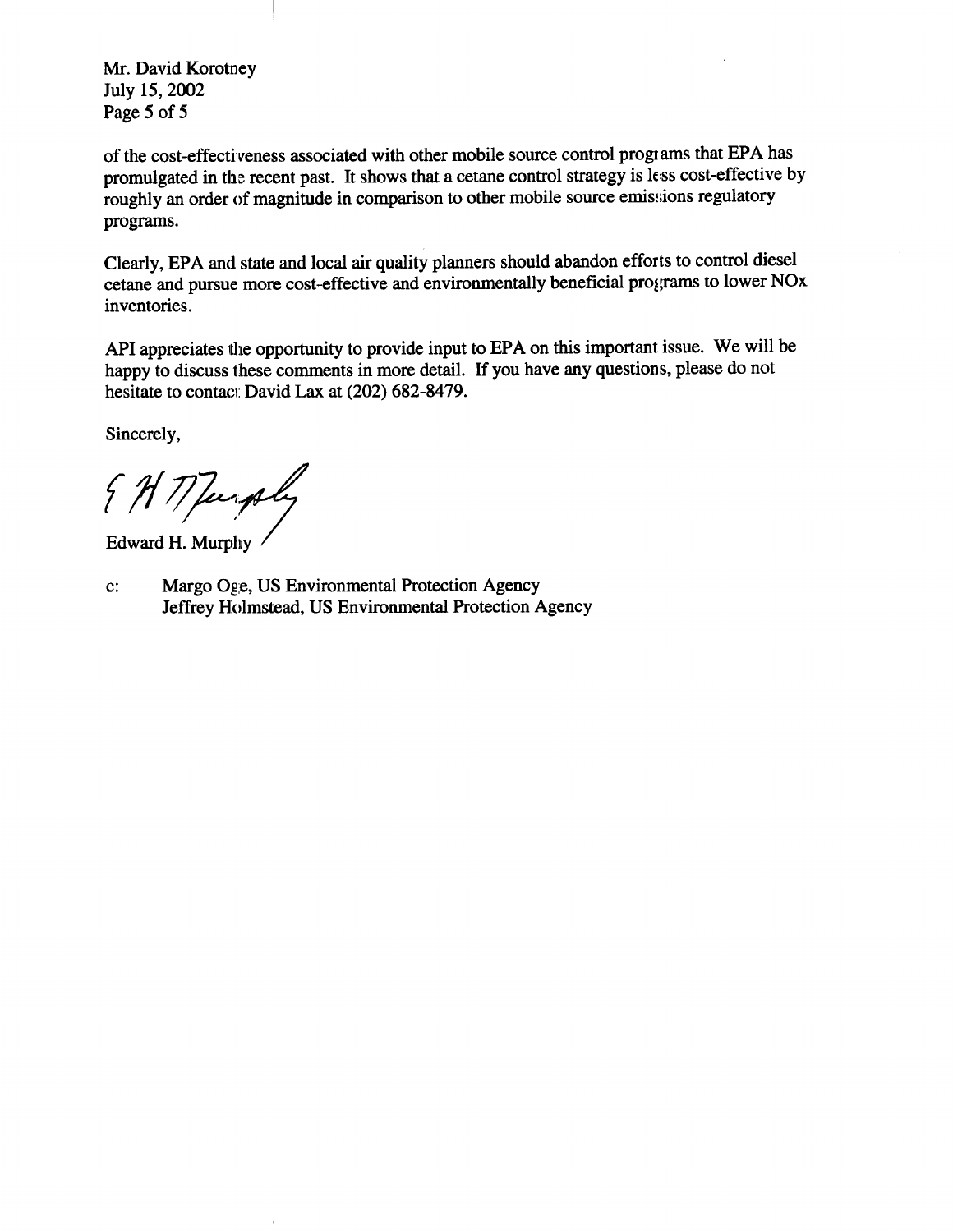**Before the United States Environmental Protection Agency Office of Transportation and Air Quality** 



**TRUCKING** ASSOCIATIONS

# **Driving Trucking's Success**

**Comments on The United States Environmental Protection Agency Office of Transportation and Air Quality Assessment and Standards Division Draft Technical Report:** *The Effects of Cetane Number Increase Due to Additives on NOx Emissions from Heavy-Duty Highway Engines*  **(June 2002)** 

**To: Mr. David Korotney U.S. Environmental Protection Agency Office of Transportation and Air Quality 2000 Traverwood Drive Ann Arbor, MI 48105 Korotney.David@epamail.epa.gov** 

**July 15, 2002**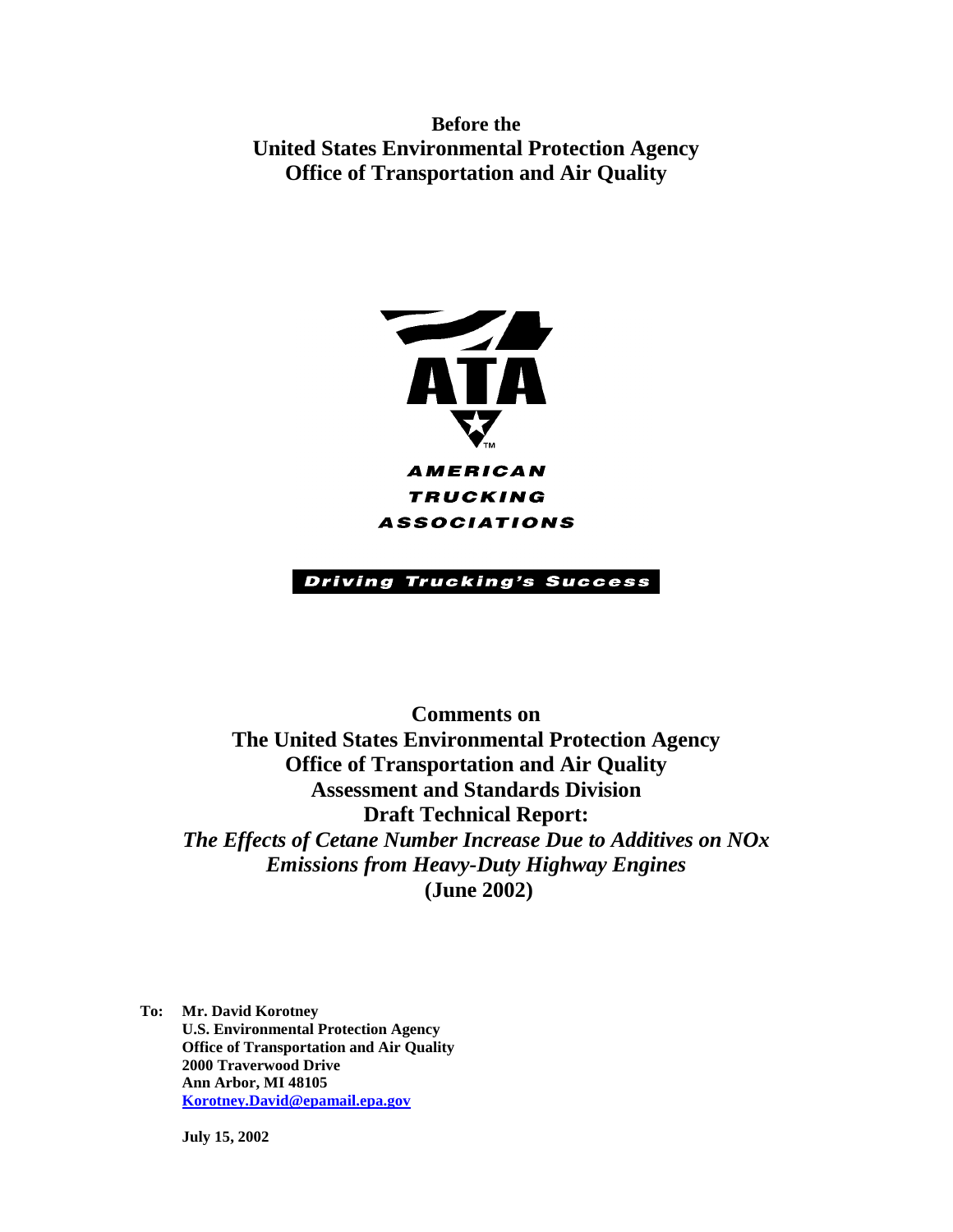The American Trucking Associations, Inc. ("ATA") submits the following comments in response to the U.S. Environmental Protection Agency's ("EPA" or "Agency") Draft Technical Report entitled *The Effects of Cetane Number Increase Due to Additives on NOx Emissions from Heavy-Duty Highway Engines* ("Draft Technical Report"). $<sup>1</sup>$ </sup>

ATA is the trade association representing the American trucking industry.<sup>2</sup> As the national representative of the trucking industry, ATA is vitally interested in matters affecting the nation's trucking fleet, including the use of boutique diesel fuels.<sup>3</sup> The membership of ATA strongly supports the achievement of cleaner air and the protection of human health and the environment. At the same time, ATA has serious concerns regarding EPA's efforts to quantify NOx reductions by increasing the cetane number of diesel fuel ("cetane controls"). This effort will encourage states to depart from the national diesel fuel standard in an attempt to secure additional NOx reduction credits.

ATA is particularly concerned over the inaccuracy of the technical report. On October 26, 2001, ATA submitted comments to EPA on its staff discussion document entitled *Strategies and Issues in Correlating Diesel Fuel Properties with Emissions* and EPA's proposed Diesel Fuel Impact Model ("DFIM").<sup>4</sup> At that time, ATA contracted with Sierra Research, Inc. ("Sierra") for assistance in evaluating the report and the DFIM. Sierra's final report concluded that EPA's proposed DFIM did not accurately predict emissions changes resulting from varying fuel parameters (See Attachment A).<sup>5</sup> EPA's efforts to quantify the effects of cetane controls under the Draft Technical Report suffer from the same deficiencies as the DFIM since the methodology and database are similar. There are several reasons that the proposed quantification does not work, the most significant is that the data from which the predictive equations were derived are not representative of the fuels and engines that dominate our nation's roadways.

 $\overline{a}$ 

 <sup>1</sup>*See* U.S. EPA, Office of Transportation and Air Quality, *The Effect of Cetane Number Increase Due to Additives on NOx Emissions from Heavy-Duty Highway Engines*, EPA420-S-02-012 (June 2002) ("Draft Technical Report").

 $2^2$  ATA is a united federation of motor carriers, state trucking associations, and national trucking conferences created to promote and protect the interests of the trucking industry. Its membership includes more than 2,000 trucking companies and industry suppliers of equipment and services. Directly and through its affiliated organizations, ATA encompasses over 34,000 companies and every type and class of motor carrier operation.

 $3$  Throughout these comments we use the phrase "boutique fuels" to represent state-mandated fuel formulations that differ from the federal fuel standard. Boutique fuels, such as the diesel fuel sold in California and adopted in Texas; prescribe different aromatic and/or cetane limits than the federal diesel fuel.

<sup>4</sup> *See* U.S. EPA, Office of Air and Radiation, *Strategies and Issues in Correlating Diesel Fuel Properties and Emissions Staff Discussion Document*, EPA420-P-01-001 (July 2001) ("Staff Discussion Document"); http://www.epa.gov/otaq/models/analysis/p01001.pdf.

<sup>5</sup> Sierra Research, Inc., *Review of U.S. EPA's Diesel Fuel Impact Model* (October 25, 2001).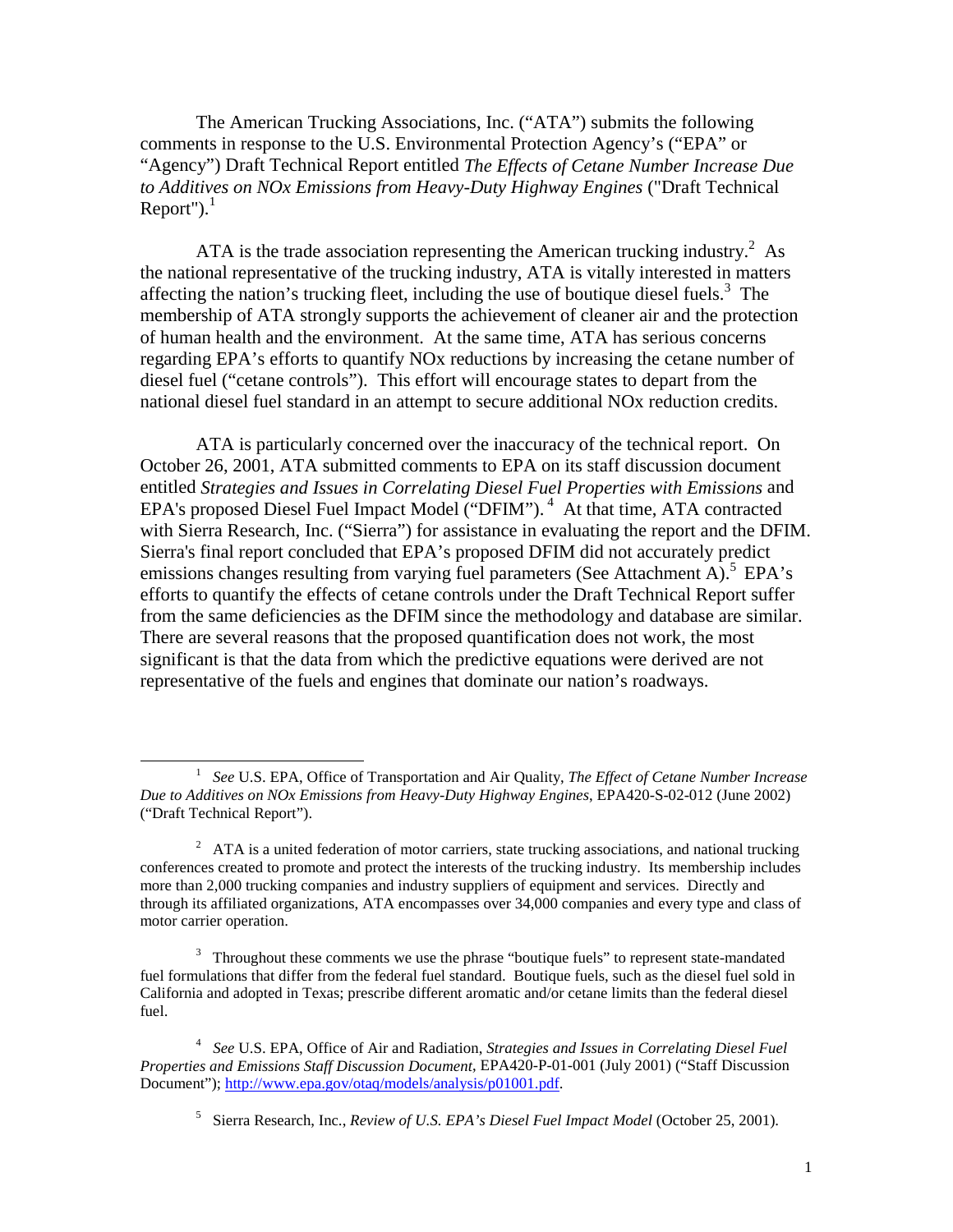The only way to produce equations capable of predicting the emissions impact from varying certain fuel parameters is to construct a new database that is based upon emissions and fuel tests conducted under controlled conditions. These emissions tests must: (1) utilize a representative set of in-use engines and emission control devices; (2) account for all relevant fuel parameters; (3) implement a uniform transient-cycle testing procedure; and (4) monitor all pollutants of concern during each test run. No amount of manipulation will result in an accurate product until the database upon which the equations are based is revised to include a sufficient amount of data produced in accordance with the procedures described above.

The remainder of these comments highlights many of the public policy implications of cetane controls. We then address the specific problems underlying EPA's proposed quantification of cetane controls.

# **A. BOUTIQUE FUELS ARE CONTRARY TO SOUND PUBLIC POLICY OBJECTIVES.**

EPA's stated intention in quantify cetane controls is to help states claim NOx reduction credits from boutique diesel fuel formulations.

> Since any NOx benefits claimed in a SIP as a result of cetane control must eventually be approved by EPA, we have determined that it is now appropriate to investigate the NOx benefits of cetane control in a comprehensive fashion.<sup>6</sup>

 states from regulating the content of certain fuels. 7 EPA's quantification of cetane The introduction of boutique diesel fuels runs counter to Title II of the Clean Air Act, which expresses Congress' intent to create a national fuel standard by preempting controls, if corrected and finalized, will encourage the proliferation of boutique fuels. This will result in a patchwork quilt of boutique diesel fuels, which likely will result in supply shortages and price spikes that are devastating to the trucking industry.

EPA granted its first approval of a boutique diesel fuel program for the State of Texas in September 2001, but was careful to note that other state diesel fuel control programs need to be evaluated on a case-by-case basis.<sup>8</sup> In May 2002, EPA postponed efforts to develop a DFIM to allow for the collection of additional data.<sup>9</sup> The

 $\overline{a}$ 

<sup>&</sup>lt;sup>6</sup> Draft Technical Report at 2.

<sup>&</sup>lt;sup>7</sup> Section 211(c) of the Clean Air Act allows states to petition EPA for permission to depart from the national fuel standard only if necessary to achieve compliance with the National Ambient Air Quality Standards ("NAAQS") after demonstrating that other control measures are unreasonable or impracticable.

<sup>8</sup> U.S. EPA Memorandum, "Texas Low Emission Diesel (LED) Fuel Benefits," from Robert Larson, Transportation and Regional Programs Division, OAR, to Karl Edlund, Region VI (September 27, 2001).

<sup>9</sup> U.S. EPA, OTAQ, "Near-Term Plans for Heavy Duty Diesel Fuel Analysis Program" (May 2, 2002).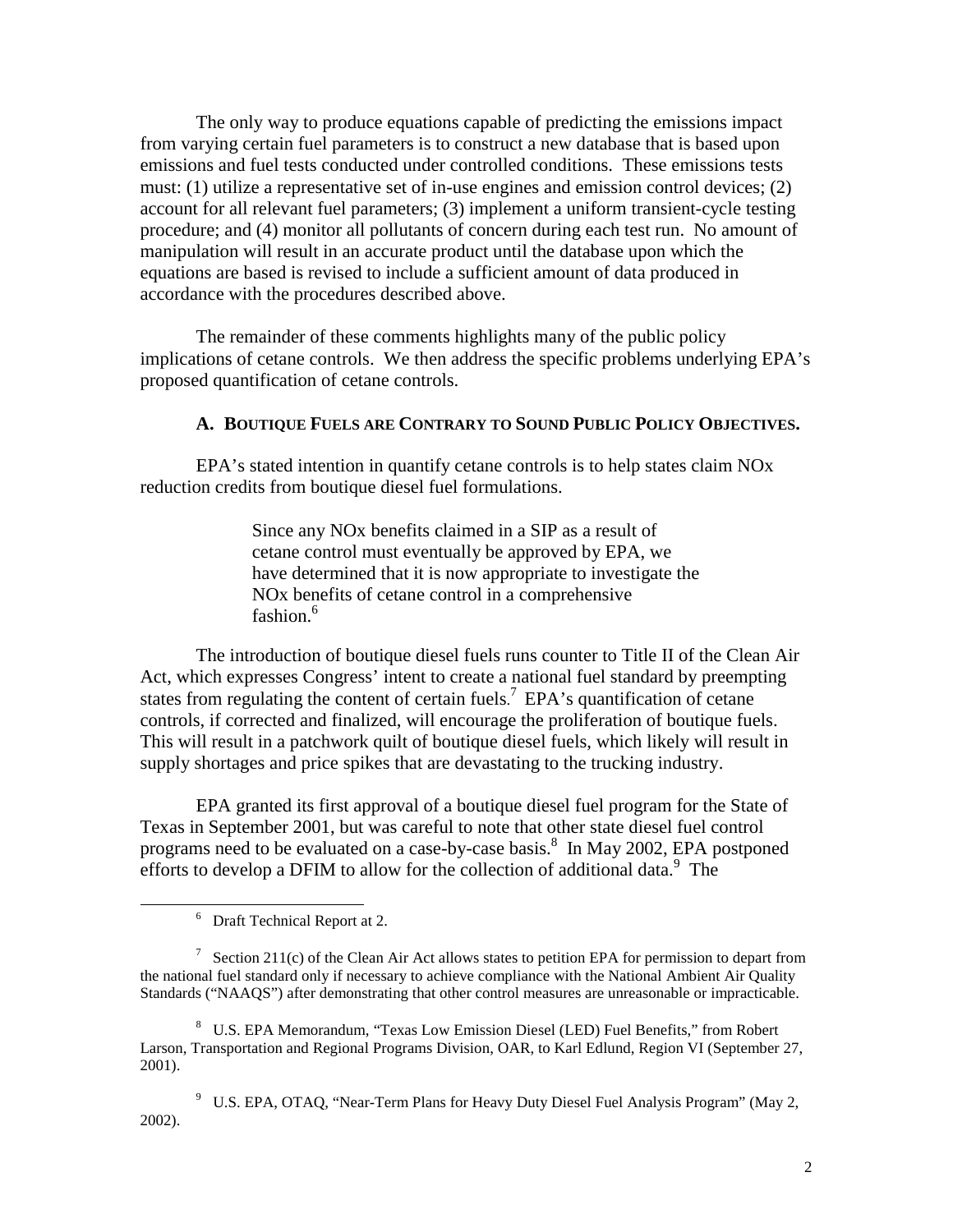postponement cited a number of areas where additional data are needed, specifically mentioning the effects of cetane.

> Emission data over a fuel matrix that separates the effects of cetane, aromatics and specific gravity, because existing data exhibits much colinearity between these properties.<sup>10</sup>

With an acknowledged need for additional data, we question EPA's intention to quantify cetane controls at this time. The resulting proliferation of boutique diesel fuels will wreak economic havoc on the trucking industry. State boutique diesel fuel blends will create an uneven playing field in the trucking industry, will exacerbate periodic shortages of diesel fuel, and likely will result in price spikes that are devastating to truck operators.<sup>11</sup>

## **(1) Boutique Fuels Decrease Competition in the Refinery Industry.**

to refine the boutique fuel is estimated to be only one to five cents per gallon.<sup>12</sup> The data Boutique fuels reduce competition among refineries, as only a handful of refineries will invest the capital required to manufacture the boutique blend. In California, the only state to actually implement a boutique diesel fuel, the increased cost



 $10$  Id.

 $\overline{a}$ 

 the impact that boutique *diesel* fuels will have on the nation's diesel supply. 11 While there exists anecdotal evidence that the proliferation of boutique *gasolines* have exacerbated supply shortages and caused dramatic price spikes, the federal government has yet to quantify

12 California Air Resources Board, *Fact Sheet: California Diesel Fuel"* (October 6, 2000).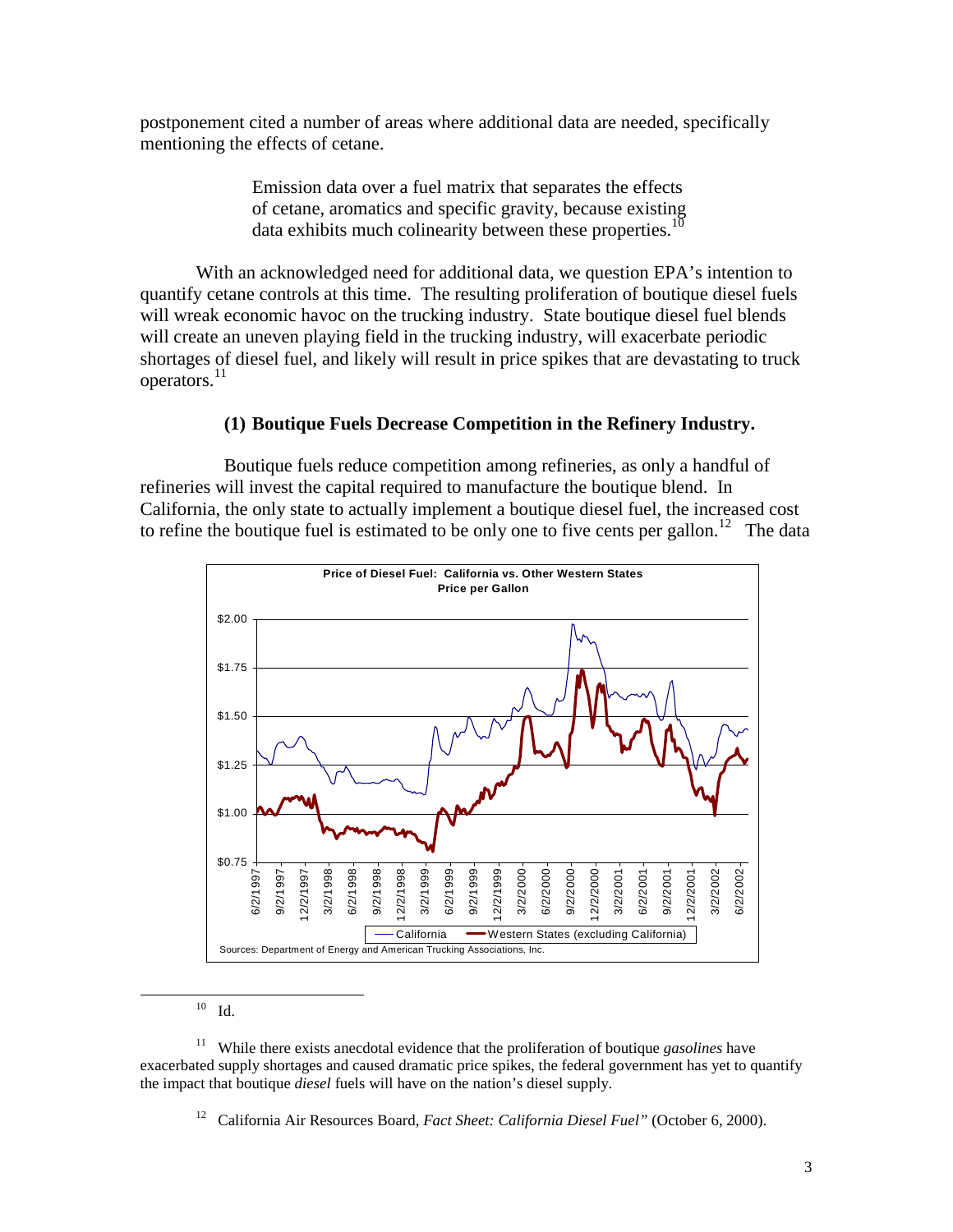depicted in the above chart, however, indicate the retail cost to the consumer is on average 25.9 cents more per gallon than the retail cost of diesel in states bordering California.<sup>13</sup>

The primary reason for these price differentials is that the boutique fuel mandate has isolated the California diesel fuel market from the rest of the country. This means that California diesel fuel consumers must rely on output produced solely in their state. Other western states have access to diesel refined in other states and other regions. The inability to transfer fuel to California from other states inhibits the efficient functioning of the market, resulting in prolonged shortages and significant price spikes. Indeed, California's boutique fuel requirement has resulted in the inability to respond to fuel shortages by simply importing additional fuel from neighboring jurisdictions, creating price spikes of more than 40 cents per gallon.<sup>14</sup>

# **(2) Boutique fuels will create an uneven playing field for trucking companies.**

The price disparity that results from state-mandated boutique diesel fuel will result in an uneven playing field for trucking companies that are located within the affected area. Many of these companies will be unable to compete against companies operating in neighboring jurisdictions with lower fuel costs. The companies located within the affected area that remain in business will have an economic incentive to refuel their trucks outside the affected area, resulting in additional vehicle miles traveled and a corresponding *increase* in associated air emissions.

# **(3) Departure from the National Diesel Fuel Standard Will Disrupt the Interstate and Local Trucking Industries.**

We all bore witness to the significance of uniform fuel standards when shortages of reformulated gasoline ("RFG") caused huge price increases in the Midwest. We must learn from these mistakes and not allow the proliferation of different diesel fuel formulations. More recently, the Federal Trade Commission warned against the proliferation of boutique fuels.

> Over the past decade, gasoline has become a smorgasbord of grades and ingredients that differ from state to state and even county to county, dictated by a dozen different cleanair requirements. The distribution difficulties caused by this patchwork of gasolines is compounding a national scarcity of refinery, pipeline and storage capacity, raising the risk of future price spikes if refiners take advantage of

 $\overline{a}$ 

<sup>13</sup> Energy Information Administration, Form EIA-888 "On-Highway Diesel Price Survey" (October 1, 2001); http://www.eia.doe.gov/pub/oil\_gas/petroleum/data\_publications/weekly\_on\_highway\_diesel\_prices/curren t/html/diesel.html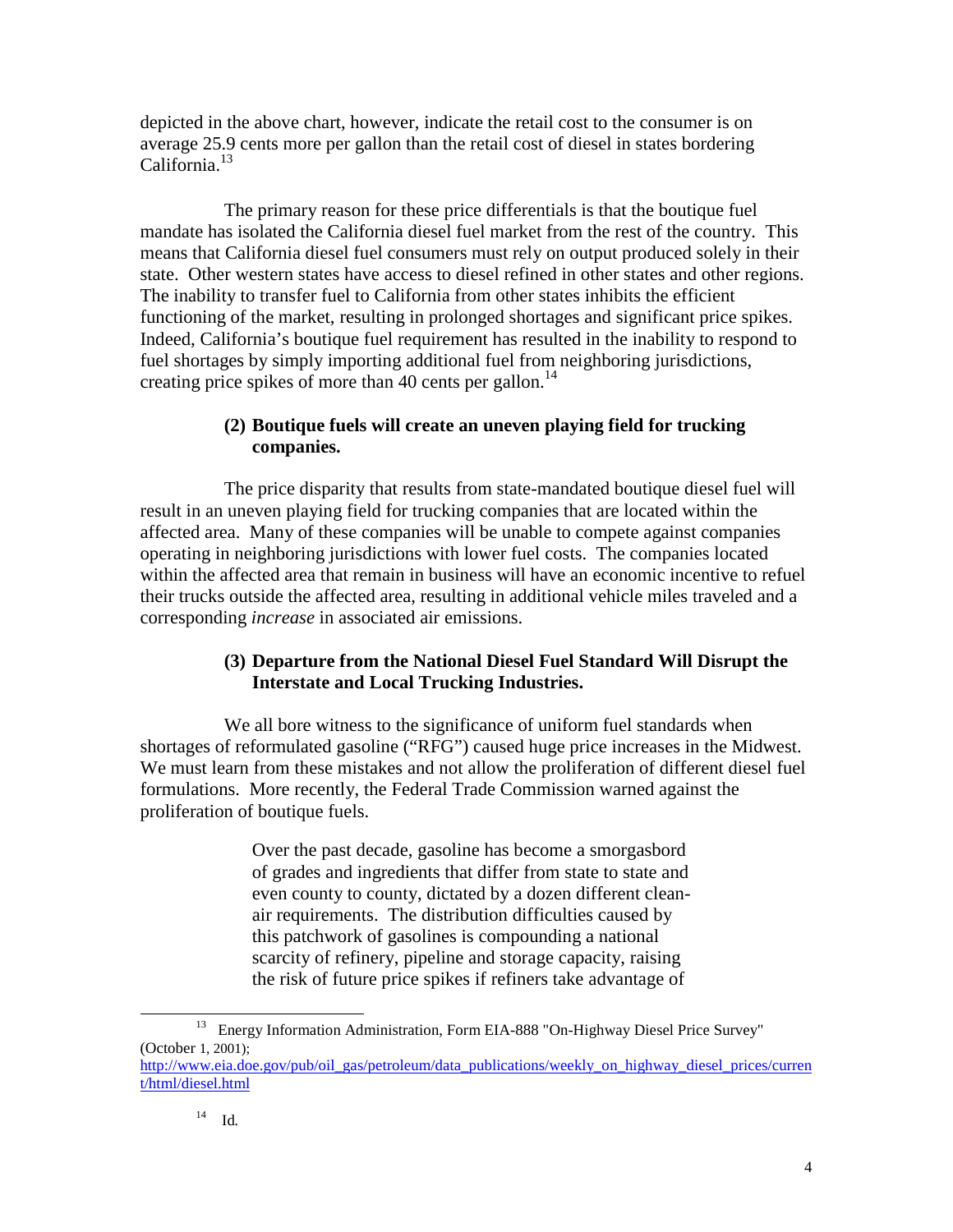supply shortages, the Federal Trade Commission warned recently.<sup>15</sup>

Diesel fuel is the lifeblood of the trucking industry. Fuel accounts for up to 20 percent of a trucking company's total expenses. Due to the competitive nature of the trucking industry – with operating margins of only two to four percent – a sudden increase in the price of diesel fuel turns a marginally profitable truck route into an unprofitable obligation. Thus, it is not surprising that the bankruptcy rates in the trucking industry closely mirror the price spikes in diesel fuel and have an adverse impact on small trucking operations.



The graph above demonstrates the tight correlation between escalations in the price of diesel fuel and increased bankruptcies in the trucking industry. While the industry can pass through to shippers predictable, long-term diesel price increases, unpredictable price spikes, which are exacerbated by boutique fuels, will force many small operators into bankruptcy.

To the extent that new diesel formulations will result in environmental benefits, these fuels should be mandated nationally, rather than on a state-by-state basis to minimize the market distortions they create. In the absence of a national diesel fuel standard, diesel supply shortages and price spikes will take their toll on the trucking industry, creating economic conditions that make it impossible for small trucking operations to continue in business.

 $\overline{a}$ 

<sup>15</sup> Behr, Peter, "Kicking the Gasoline 'Cocktail' Habit" *Washington Post,* H1, H5 (April 29, 2001).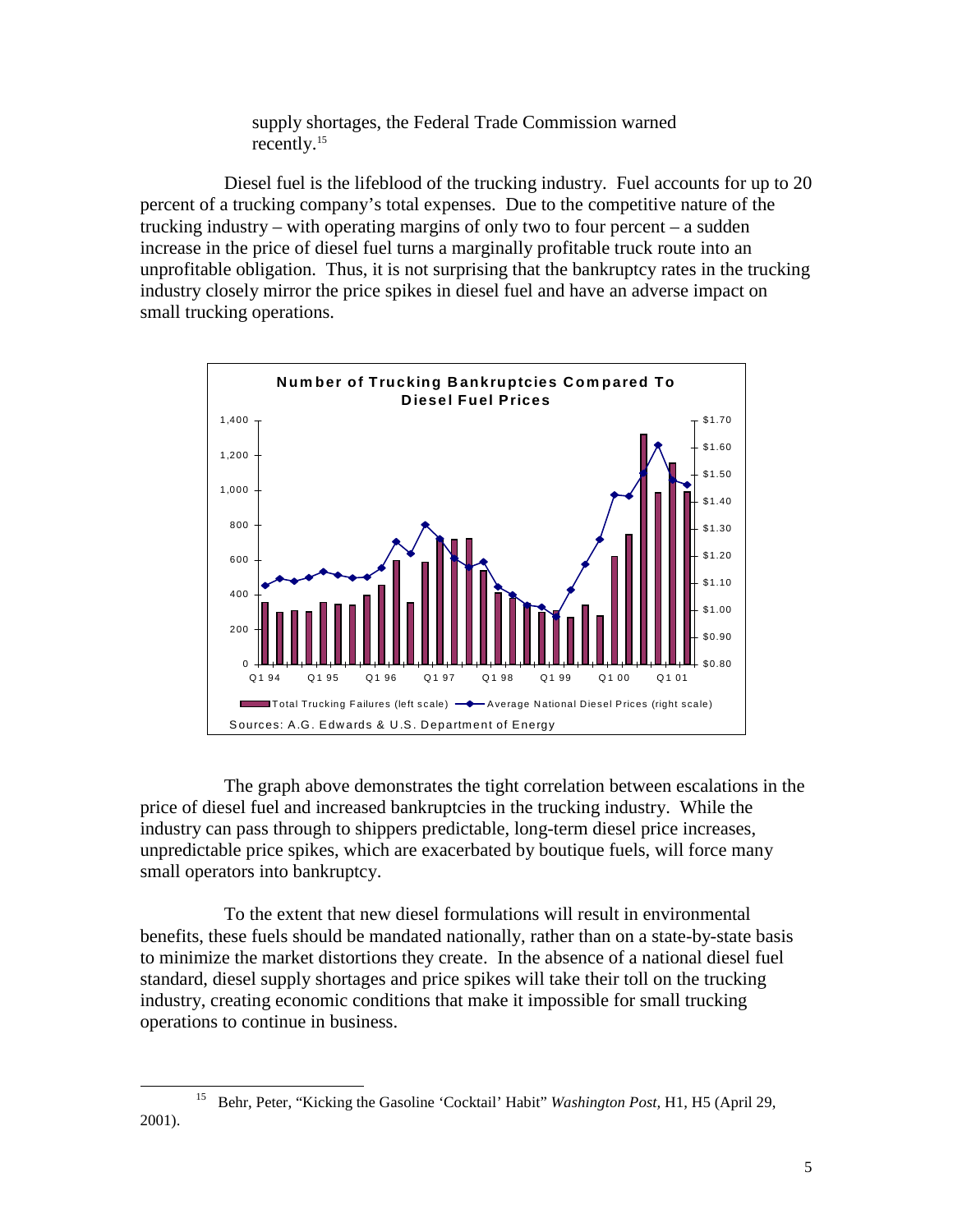#### **B. PROBLEMS WITH THE QUANTIFICATION OF CETANE CONTROLS.**

Notwithstanding our opposition to boutique fuels, we offer our comments on the specific problems that must be addressed in connection with EPA's quantification of cetane controls. As highlighted in our previous comments regarding EPA's DFIM, several issues rendered the proposed DFIM inaccurate and unusable for its intended purpose. These issues have not been resolved and continue to undermine EPA's efforts to quantify cetane controls. In addition, EPA has not validated the accuracy of the predictive equations used to quantify cetane controls. Based on our previous experience with the DFIM, the predictive equations were not able to replicate the change in emissions that was experienced when changes to diesel fuel composition were made. Given this, and the lack of validation efforts by EPA, it would be scientifically unsound to rely on the proposed predictive equations.

### **(1) Issues of Concern.**

The previously submitted Sierra report discusses in detail the issues of concern associated with the creation of the DFIM database and the DFIM predictive equations. The following section of the Sierra report summarizes those issues that apply to EPA's efforts to quantify cetane controls.

# **(a) The engines used to generate the emissions data upon which the predictive equations are based are not representative of the engines used by the on-road fleet.**

There is only one 1997 to 2001 model-year engine in the database although this model-year range will account for more than 50% of the in-use HDDV fleet in 2002. Because there are few data from 1997 to 2001 engines, there is no way to tell if the emissions responses of those engines to changes in fuel properties are the same or different from other model-year engines for which there were data.

Even in light of the above, one engine technology-related difference in emissions response was identified between older and newer technology engines. This was in the effect of differences between natural and additized cetane level on NOx emissions. The DFIM predicts that NOx emissions will decrease from older engines as the cetane difference increases, but NOx is predicted to increase from EGR-equipped engines under the same conditions. This could lead to a situation where a boutique fuel found to reduce NOx emissions from the in-use fleet at present could actually lead to increased NOx emissions at some point in the future.

This finding is further supported by the work of the Heavy-Duty Engine Workgroup which indicates that NOx emissions from advanced EGR equipped engines are not sensitive to the cetane number of the fuel. According to Southwest Research Institute, there are also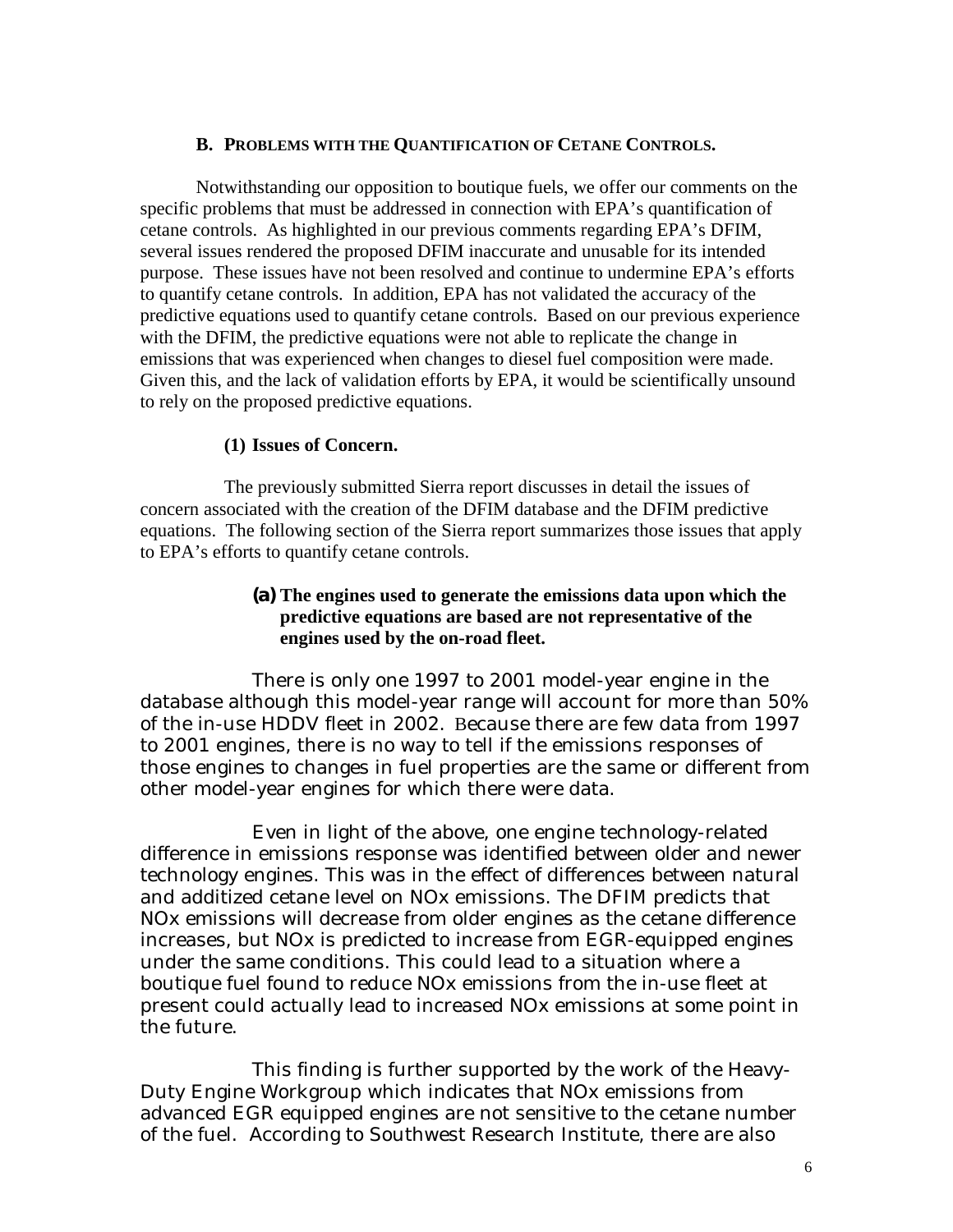indications that emissions can actually increased with increased cetane number, where the cetane increase is accomplished using nitrate-based cetane improver additive. This lack of sensitivity of the NOx emissions to cetane number has also been verified in a non-EGR version of the test engine, using a 1994 timing calibration.<sup>16</sup>

### **(b) The predictive equations do not account for future emission control technologies that have already been mandated by EPA.**

There are no data in the database from engines equipped with the types of after-treatment devices (catalyzed PM traps and SCR/lean NOx adsorbers) that EPA believes will be required to comply with the recently promulgated federal standards for 2007 and later model-year engines. Given that these devices are expected to reduce engine-out levels of PM, NOx, and HC by 90% or more, it is likely that emissions from engines equipped with these devices will be less sensitive than current engines to changes in diesel fuel properties (other than sulfur of course). As a result, the predictive equations cannot be used to predict changes in emissions due to diesel fuel composition changes after engines using these technologies enter the fleet.

> **(c) The predictive equations fail to account for regional differences in baseline fuel properties.**

Use of a national average baseline fuel in regional analyses (such as the evaluation of the impacts of using California fuel in other states) fails to take into account that there may be non-random differences in the properties of diesel in different regions of the United States. These differences can occur as the result of differences in crude oil properties as well as differences in the types of process units and product balances from refinery to refinery, among other factors. Use of a nationwide baseline fuel that fails to account for regional differences in fuel properties will decrease the accuracy of estimates of the impact of fuel changes on emissions regardless of the accuracy of the predictive equations themselves.

Another related issue ignored in the development of the predictive equations is that a recent U.S. EPA rulemaking requires that the maximum sulfur content limit for on-highway diesel fuel be reduced from 500 ppm to 15 ppm beginning in 2006. Although no changes in fuel specifications other than the sulfur limit were made, it is not clear how the need to modify refinery operations to produce the ultra-low sulfur

 $\overline{a}$ <sup>16</sup> Ryan, T.W., Buckingham, J., Dodge, L.D., and Olikara, C., "The Effects of Fuel Properties on Emissions from a 2.5gm NOx Heavy-Duty Diesel Engine." SAE Paper 982491 (1998).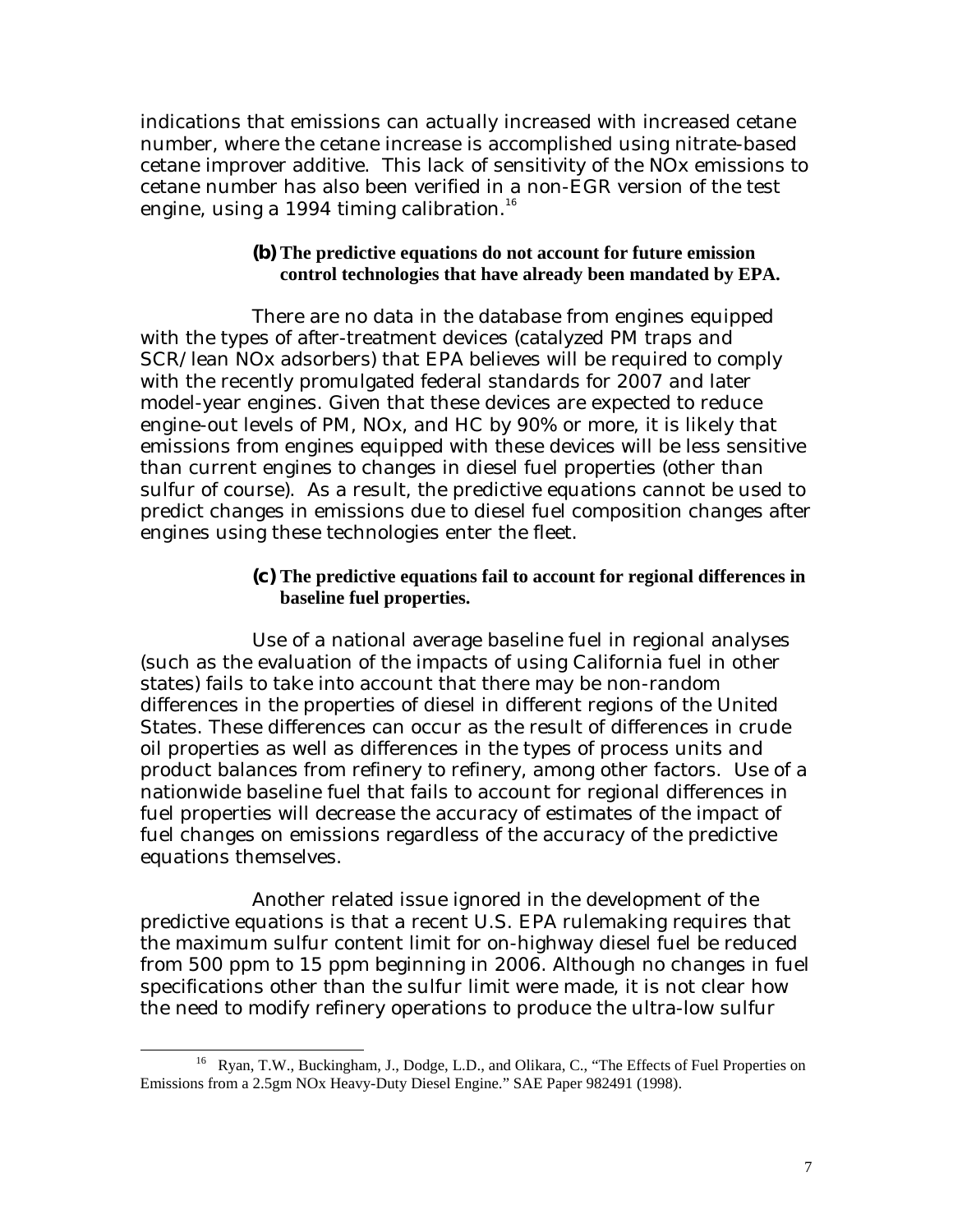diesel fuel for on-highway vehicles will affect other fuel properties. It is important that regulations that would result in changes in diesel fuel properties be considered relative to the proper baseline for 2006 and later years.

> **(d) The correlation among fuel properties, such as cetane, aromatics, and specific gravity, make it impossible to distinguish which fuel property is responsible for an emissions-related effect.**

As indicated in the Draft Technical Report, there are strong correlations between natural cetane, total aromatics, specific gravity, and the distillation properties.<sup>17</sup> In this context, "strong correlation" means that changes in one fuel property directly result in changes in another. Because of these correlations, it is not possible to use statistical methods to accurately distinguish which fuel properties are truly responsible in a physical sense for an emissions-related effect and which appear to be simply because they change in the same manner.

As shown in the presentation made by Robert Crawford, whose work was sponsored by the U.S. Department of Energy at the August 28, 2001 DFIM workshop, due to correlations between fuel properties and other factors, there are hundreds of predictive equations that can be fit to the DFIM database.<sup>18</sup> These equations involve a multitude of different fuel property terms and combinations of fuel property terms and have essentially the same statistical validity and predictive power. The bottom line is that EPA cannot conclusively demonstrate the superiority of the equations it selected for inclusion in quantifying cetane controls relative to other equations involving other fuel properties and combinations thereof.

## **(e) The accuracy of the predictive equations have not been independently validated**

The performance of predictive equations is often evaluated by comparing predicted results to observed data that were not included in the database. In this way, one can validate that the equations have predictive power that extends beyond the data upon which they were developed. The most preferable way in which this can be accomplished is to have EPA develop a validation database by performing a new study of fuel property impacts on emissions and then comparing the results of that testing to the predictive equations. Alternatively, EPA could exclude

 $\overline{a}$ 

<sup>&</sup>lt;sup>17</sup> Draft Technical Report at 3.

<sup>&</sup>lt;sup>18</sup> Crawford, R.W., "Issues in Model Development Using Interrelated Predictors," Presented at the U.S. EPA Diesel Fuel Effect on Emissions Workshop, Ann Arbor, MI (August 28, 2001).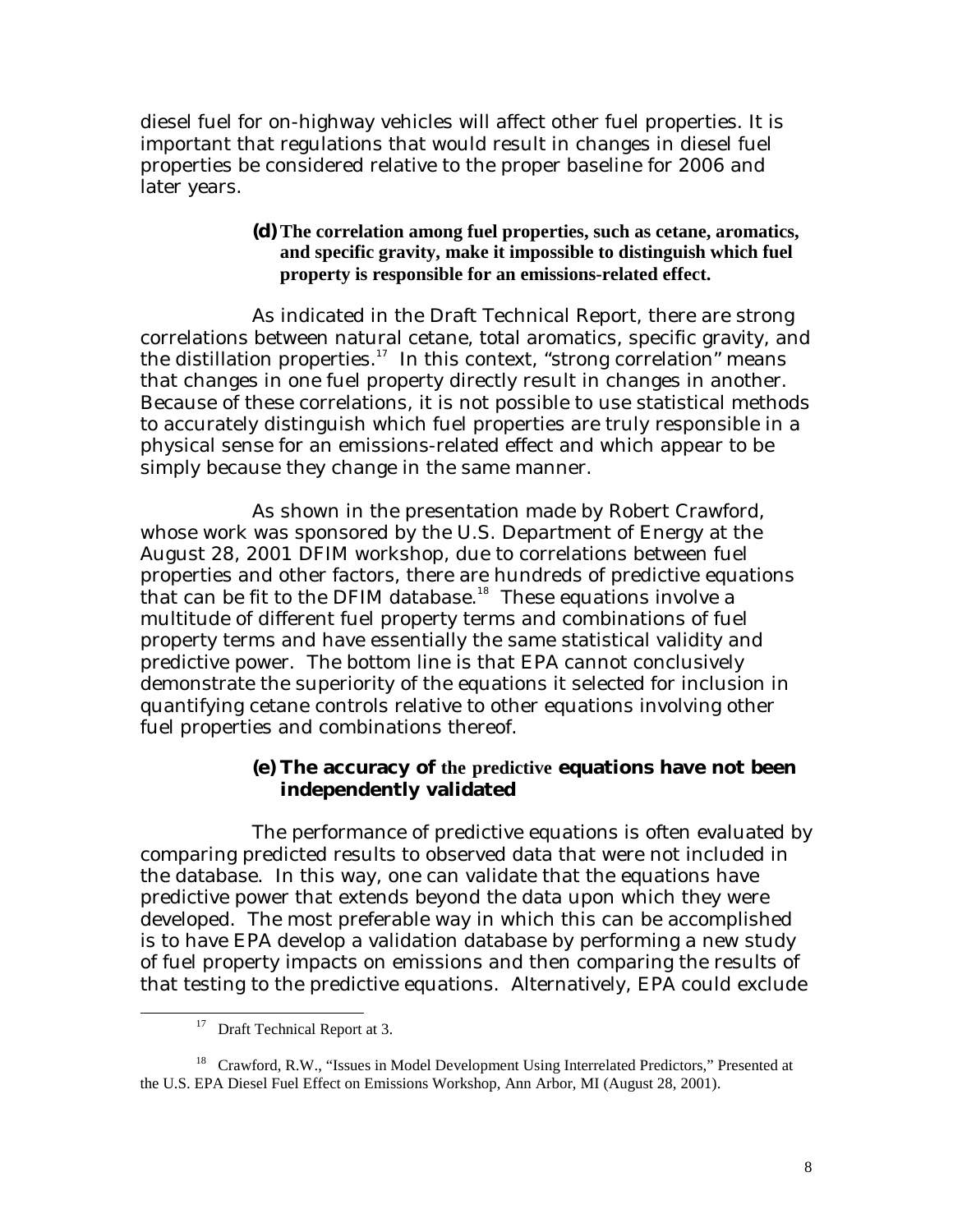a portion of the data from the database during the equation development phase and then use those data to validate the performance of the equation.

Because EPA has not performed any independent validation, EPA cannot claim that the predictive equations have any ability to accurately predict cetane-related changes in emissions for engines and fuels not included in the database. This indicates that the predictive equations have not been demonstrated as being adequate for its intended use as a regulatory tool.

It is likely that one or more of these issues may result in the predictive equations not being able to predict the impact on emissions from varying the cetane content of diesel fuel.

#### **CONCLUSION**

ATA believes that a uniform national diesel fuel standard is desirable, achievable and in the interest of all parties affected by this rulemaking. EPA's attempt to quantify cetane controls to help states reduce NOx emissions runs counter to Title II of the Clean Air Act, which expresses Congress' preference for a single national fuel standard. EPA's attempts to encourage boutique diesel fuels by quantifying cetane controls run counter to the public policy arguments expressed herein.

Even more significant is the fact that the proposed quantification does not work. The database from which the cetane control's predictive equations were derived is inaccurate and not representative of real world conditions. We also note that EPA has not attempted to validate the predictive equations' capabilities, while validation experiments conducted by Sierra using the same database indicated that previous equations were incapable of accurately predicting changes in emissions from varying diesel fuel parameters. As such, the Agency's reliance upon the predictive capabilities of the proposed cetane controls in supporting potential boutique fuel waiver requests under Section  $211(c)(4)(C)$  of the Clean Air Act is arbitrary and capricious.

To the extent that accurate predictive equations would be helpful in revising the national diesel fuel standard, we believe that EPA should create a new database that is based upon emissions and fuel tests conducted under controlled conditions. These controlled emissions tests must: (1) utilize a representative set of in-use engines that include future emission controls that the Agency expects to be introduced; (2) account for all relevant fuel parameters; (3) implement a uniform transient-cycle testing procedure; and (4) monitor all pollutants of concern during each test run.

Respectfully submitted,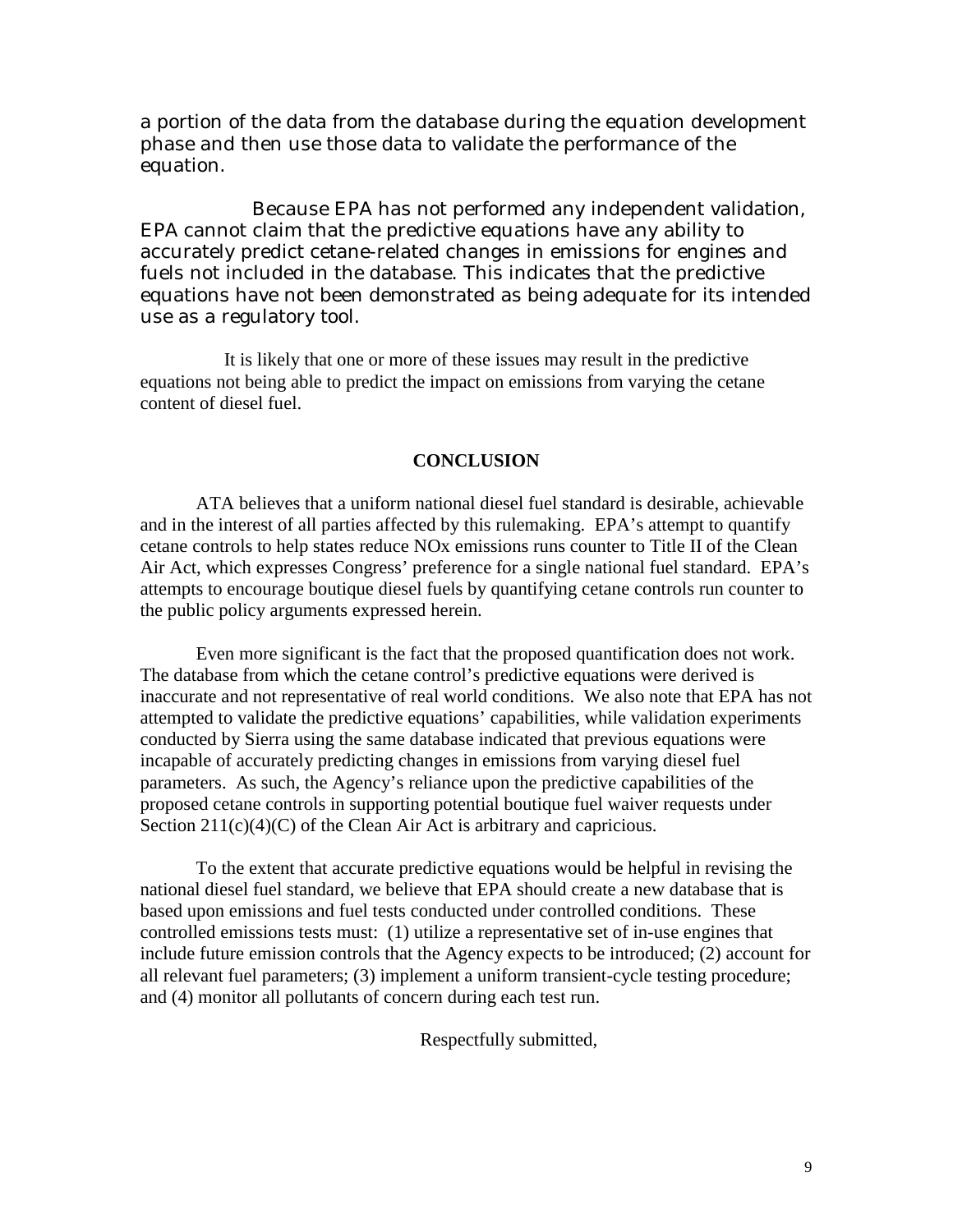Michael Tunnell Director, Environmental Affairs American Trucking Associations, Inc.

\_\_\_\_\_\_\_\_\_\_\_\_\_\_\_\_\_\_\_\_\_\_\_\_\_

cc: Ms. Margo Oge U.S. Environmental Protection Agency Office of Transportation & Air Quality Ariel Rios Building, North 1200 Pennsylvania Avenue, N.W. Washington, DC 20460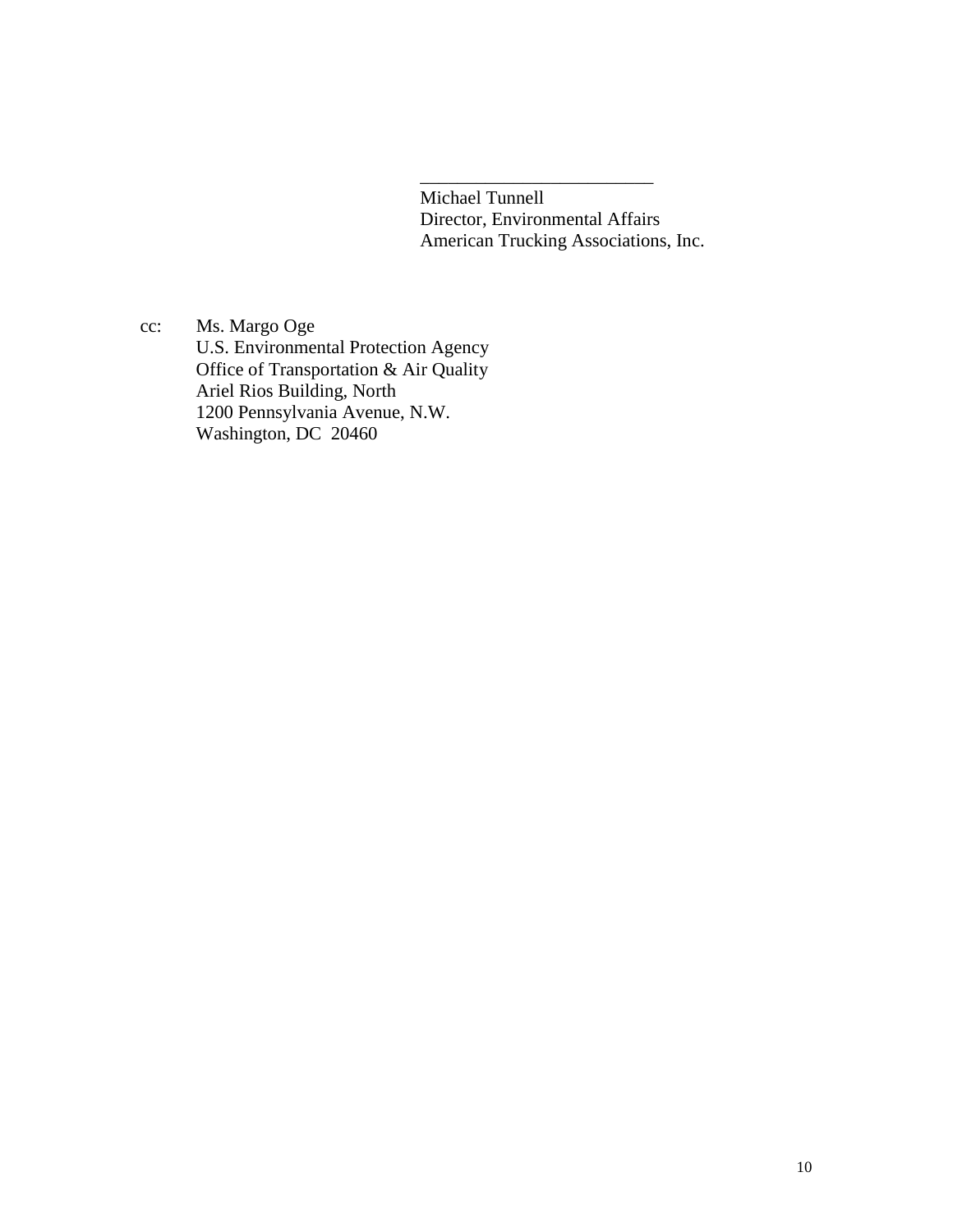July 15, 2002

Ms. Margo Oge U.S. Environmental Protection Agency Office of Transportation and Air Quality Ariel Rios Building, North 1200 Pennsylvania Avenue, N.W. Washington D.C., 20460

RE: Draft Technical Report: The Effects of Cetane Number Increase Due to Additives on NOx Emissions from Heavy-Duty Highway Engines (June 2002)

Dear Ms. Oge:

 un-level playing field boutique fuels have created for California's trucking industry. It led to The California Trucking Association (CTA) is a non-profit trade association representing nearly 2,500 private and for-hire carriers and suppliers operating within California. Our members include both intrastate and interstate motor carriers ranging from the one-truck owner/operator to large international companies. Our average member is a family-owned business operating 10-15 trucks with 20 employees or less. Your agency is familiar with the our support of the 2006 fuel reformulation, which now comes into question based on the draft report "The Effects of Cetane Number Increase Due to Additives on NOx Emissions from Heavy-Duty Highway Engines, June 2002," (the Technical Report).

It appears that the Draft Technical Report has found the 15ppm-sulfur standard inadequate and a need to adopt a parallel cetane standard. CTA finds that the data relied upon in regard to the Technical Report is inadequate and conflicting and we retain our support for the 2006 national diesel fuel standard as it is.

Beyond calling into question the 2006 low sulfur diesel fuel standard, the inaccuracy of the above mentioned technical report is inexcusable. Independent review by Sierra Research<sup>1</sup> found the model developed by your staff did not accurately predict emissions changes. Sierra Research documented that your staff did not develop a scientific model that could predict cetane additives into today's diesel fuel, yet the Technical Report translates emission reductions for today and into the future. The proposed model represented engines from decades ago, engines that can't be purchased and do not drive on-road in any state in even single digit populations. The correlations could not distinguish between fuel properties, much less decide if cetane, aromatics or specific gravity was responsible for emissions reductions or increases (mostly increases were found in emissions with regard to cetane additives). The proposed model is only useful if EPA is interested in quantifying emissions reductions in truck museums where the vehicles in the database are currently housed.

 1 Sierra Research, Inc., Review of U.S. EPA's Diesel Fuel Impact Model, (October 25, 2001)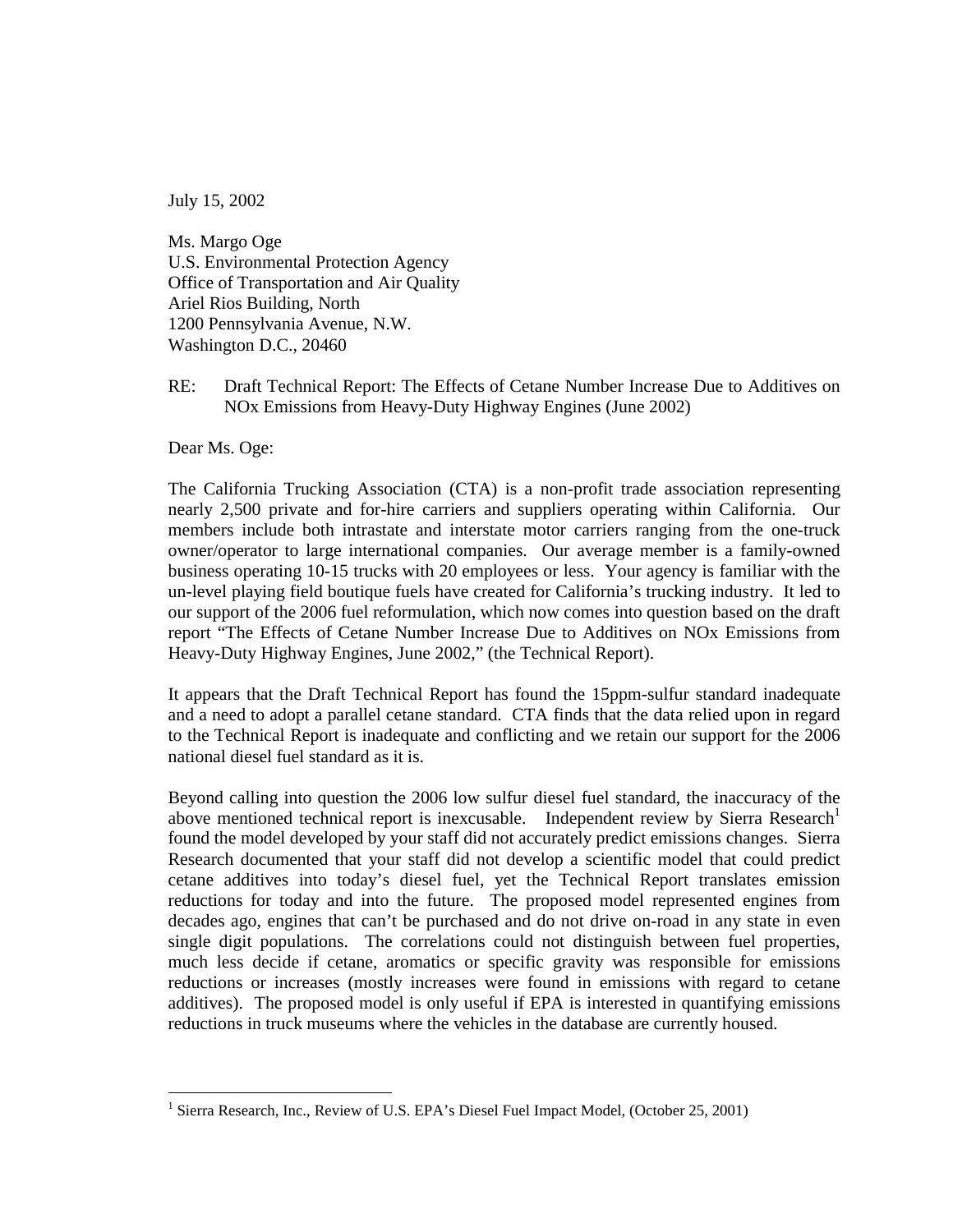Ms. Margo Oge July 15, 2002 Page Two

 attempt to validate the predictive capabilities of the model. This is not surprising since validation by others, including CTA, find that cetane additives actually increase emissions on model year engines The accuracy of the proposed model was, and is, in question. The scientific community has not validated the proposed model. Although CTA recommended in our previous comments<sup>2</sup> to "Provide a complete and valid peer reviewed analysis that demonstrates the predictive accuracy of the DFIM (proposed model)," our concerns were neither considered nor responded to. EPA has failed to that were manufactured after 1993.

 drafting State Implementation Plans (SIPs) will be lured into adopting this type of control measure CASAC has not reviewed the draft Technical Report, which EPA will provide to states as support for underground control measures, which does not provide due process to interested parties. States that only reflects paper emissions reductions instead of pollutant emissions reductions. Keep in mind, others have tested this very model and found actual increases in emissions where decreases were predicted.

Due to the extreme economic and environmental consequences of releasing this Technical Report, we believe EPA should conduct an Environmental Impact Statement (EIS) as this is a defacto control measure approved in advance by EPA for states to adopt. This EIS is required by the National Environmental Policy Act (NEPA) when a federal agency takes action significantly affecting the quality of human environment. In this case, California will be significantly impacted by increased vehicle miles traveled in the state and increases in NOx emissions where decreases are predicted.

Before further action is taken by EPA to finalize the Technical Report, CTA respectfully requests a meeting with you, in Washington, at your earliest convenience to remedy our concerns. This issue has far reaching consequences to our members and air quality nationwide.

Sincerely,

Stephanie R. Williams Vice President, Legislative and Regulatory Affairs

SRW:amw

 $\overline{a}$ 

cc: David Korotney, U.S. EPA Chet France, U.S. EPA

 $2^2$  Comments of the California Trucking Association on the United States Environmental Protection Agency's staff discussion document entitled, "Strategies and Issues in Correlating Diesel Fuel Properties with Emissions." (October 30, 2001)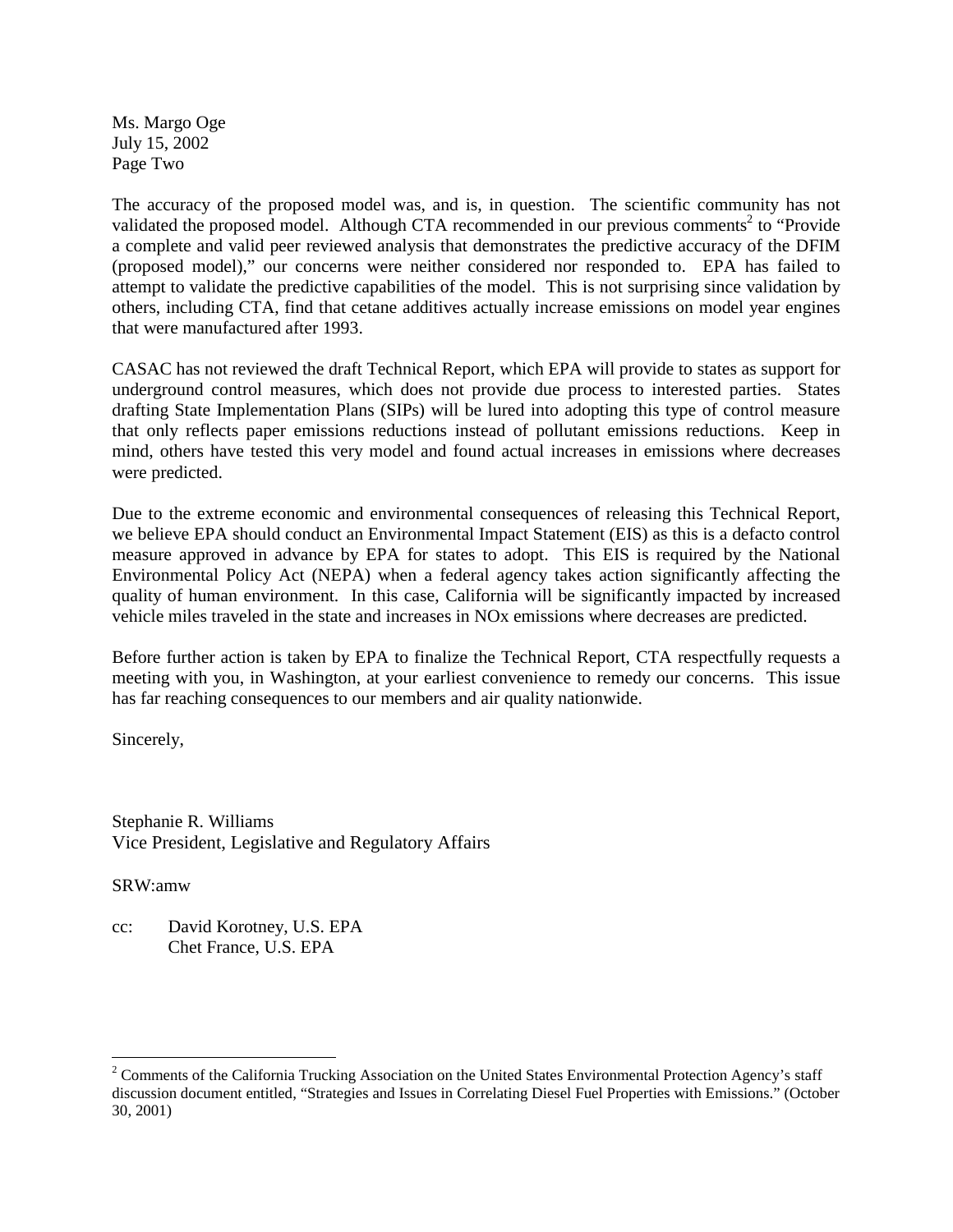July 17, 2002

David Korotney U.S. EPA 2000 Traverwood Drive Ann Arbor, MI 48105

Subject: Comments on the EPA's Draft Technical Report – "The Effect of Cetane Number Increase Due to Additives on NOx Emissions from Heavy-Duty Highway Engines"

David,

 Document "Strategies and Issues in Correlating Diesel Fuel Properties with Emissions" Ethyl Corporation wishes to compliment the EPA for their efforts in developing a model to determine the NOx emissions benefits from increasing the cetane number of diesel fuel. We believe that the concerns Ethyl raised in the original Staff Discussion have been appropriately addressed. While in some cases, we believe that higher NOx emission reductions could be achieved than the model predicts, the model represents real world experiences in NOx emission benefits of higher cetane number diesel fuel.

This technical report when finalized should provide the industry and regulators with a good model for determining the NOx emissions benefits on increasing a diesel fuel's cetane number. States and various regions of the U.S. are under increased pressure to reduce emissions to meet air quality targets or standards. Most are looking at all sources of NOx emissions to determine the most cost-effective way to reduce emissions. Heavyduty diesel emissions contribute significantly to most NOx inventories and this model will help the industry determine if increasing cetane number is a cost-effective approach to reducing NOx.

It is anticipated that the actual use of the increased cetane number approach to reducing NOx from heavy-duty diesel engines will be based on the overall cost effectiveness of this approach. Cetane number of diesel fuel is a variable property that can by modified with the use of additives without impacting properties of the fuel other than ignition quality. Cetane number improving additives can be added at the refinery or at fuel distribution terminals to focus use in areas most needing NOx and VOC reductions. This provides significant flexibility for increasing cetane number of fuel where it is needed to help reduce emissions. Cetane can also be increased by crude selection, refinery component blending and/or processing changes.

Cetane number improvers have a proven track record for use in diesel fuel. They have been used safely and effectively to improve the quality of diesel fuel since the late 1940's. They are typically added to fuel at the refinery, but have also been added in the form of diesel fuel marketing packages at terminals. Cetane number improvers are effective at low concentrations such 2500 ppm or less and are registered with the EPA. Cetane number improvers are soluble in diesel fuel at all concentrations and are not water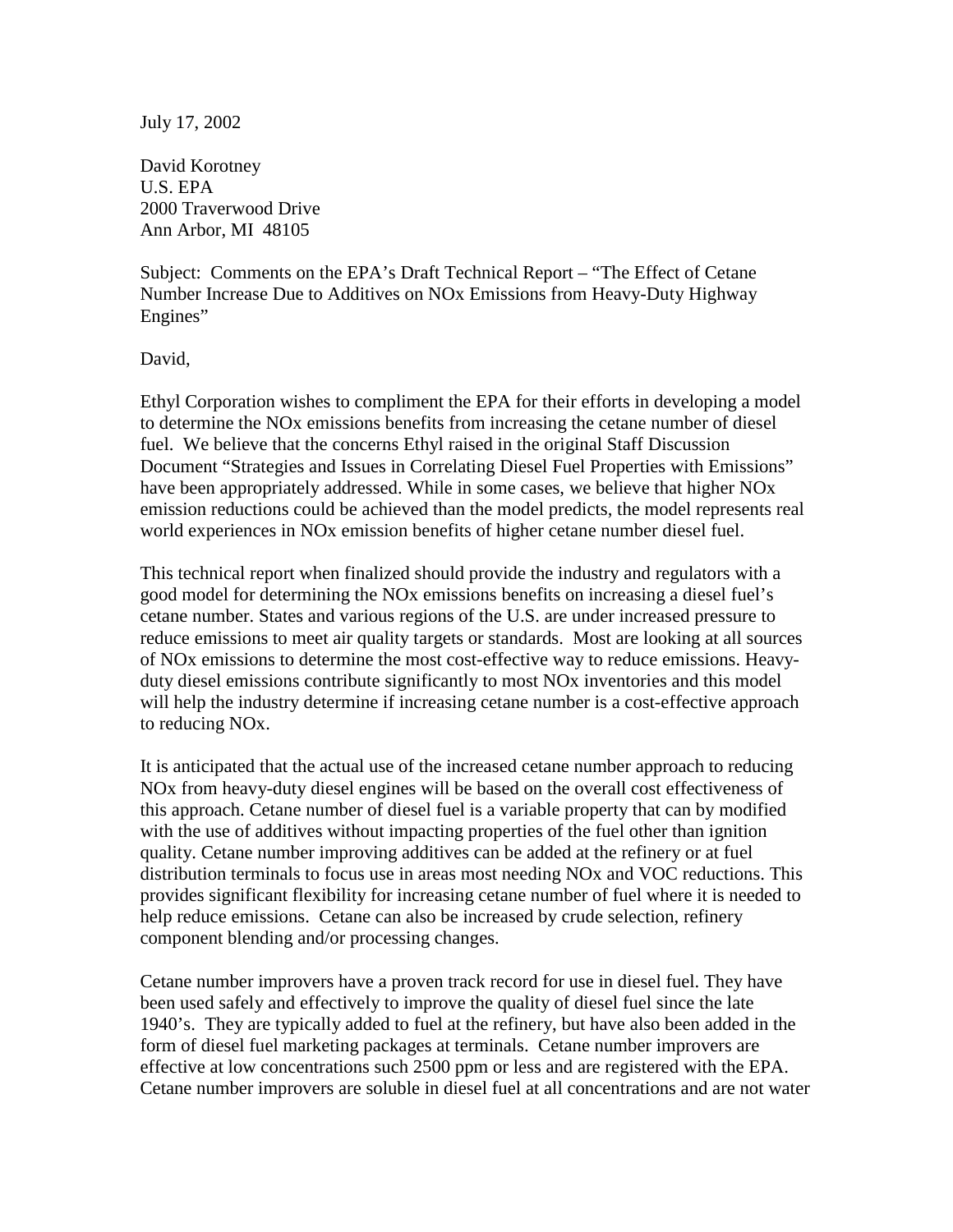soluble. In addition to lower NOx emissions, higher cetane number fuels result in reduced white smoke, noise and vibration, smoother combustion, easier startability, and reduced CO, VOC, and in some cases particulates.

Increasing the cetane number of diesel fuel is a safe, practical, cost-effective way for States and Regions to reduce NOx and other regulated emissions and provide the end user with a higher quality fuel.

Again, we appreciate the effort the EPA has put into developing this model and look forward to working with stakeholders to determine if higher cetane diesel fuel can be used as an economical approach to lowering NOx emissions in their regions.

Sincerely,

Larry Cunningham Technology Manger Ethyl Corporation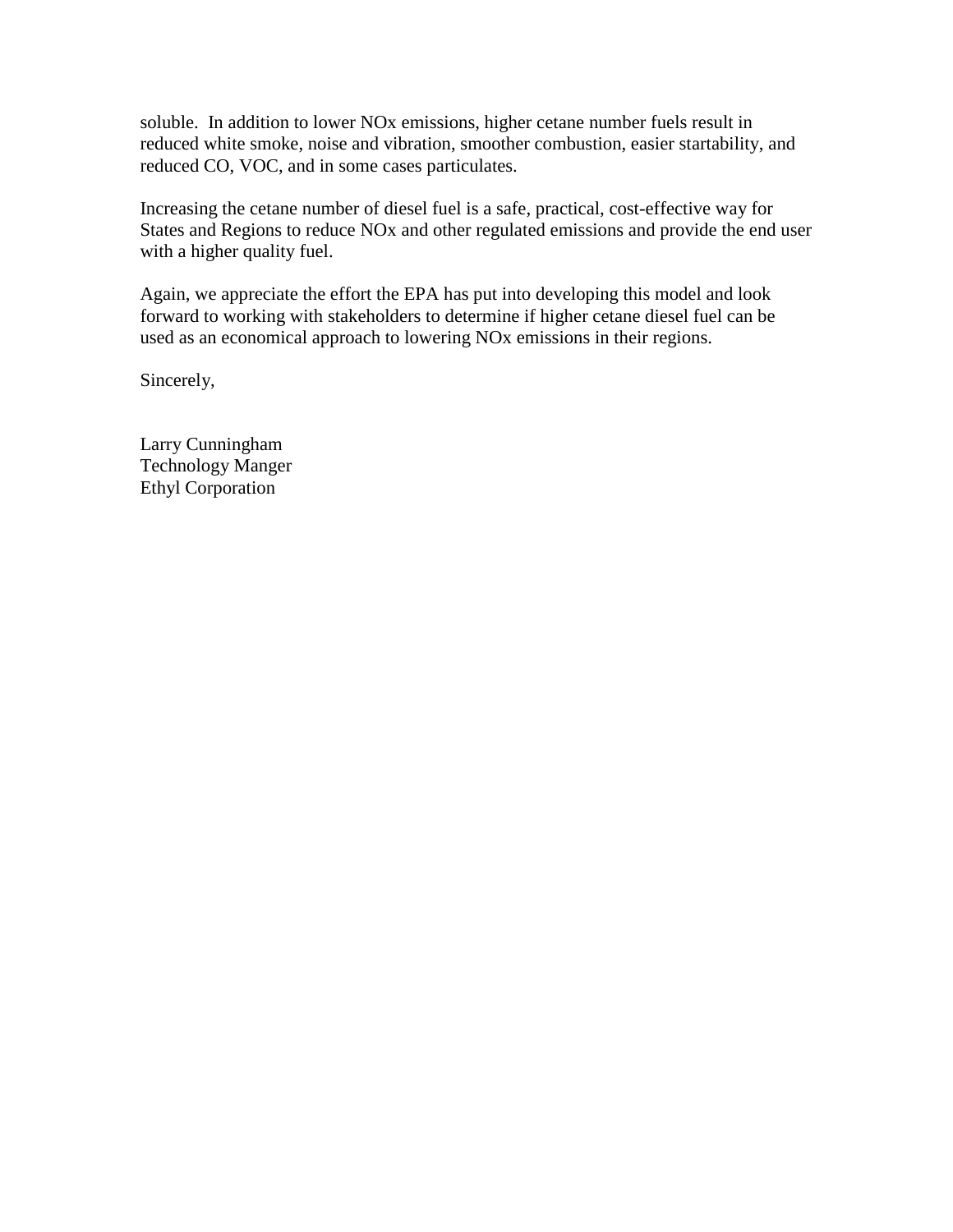

**STANLEY KAPLAN**  VICE PRESIDENT MOTOR FUELS COMPLIANCE

> P.O. Box 2917 Wichta, KS 67201-2917 316.828.5557 Stan.Kaplan@FHR.Com

July 15, 2002

David J. Korotney US EPA Korotney.David@epamail.epa.gov

Dear Mr. Korotney:

 Corpus Christi, Texas, that supplies diesel fuel to the area that falls under the TNRCC requirements for "Low Emission Diesel". We hope that our comments are useful in Flint Hills Resources, LP (formerly Koch Petroleum Group, L.P.), is pleased to submit these comments on The Effect of Cetane Number Increase Due To Additives on NOx Emissions from Heavy-Duty Highway Engines. Flint Hills Resources, LP (FHR) has a keen interest in diesel emission properties and the means of representing the emission properties in terms of measured diesel parameters. We have a refinery located in constructing a meaningful representation.

 cetane number). We do not agree that the curves and equations presented in the EPA draft report provide a reliable model of the relationship between NOX reduction and use fuel (40-45 cetane number). We agree with the qualitative implication in the EPA study We agree that use of cetane improver decreases NOX for typical EPA diesel fuel (40-45 of cetane improver. The agreement between the actual data for the effect of cetane improver addition versus NOX reduction and the prediction of the relationship between cetane improver and NOX reduction given by this EPA model is very poor for the data set referenced in the EPA study. The EPA presents data versus cetane number but the EPA relationship versus cetane improver can be inferred. The majority of the data for engines that do not use exhaust gas recycle are better represented by a simple plot that shows substantial reductions in NOX for the first 2000 ppm of cetane improver and minimal (and certainly not monotonically positive) effects for cetane improver greater than about 3000 ppm. The beneficial effect is most prominent for typical EPA diesel that increases in cetane improver as well as cetane number have a minimal effect for values approaching 50 cetane number.

The consequence of the majority of the data is that most of the expected benefit of Texas LED can be achieved by use of moderate amounts of cetane improver, with reductions in aromatics contributing little additional benefit. SAE papers document that NOX reduction by cetane improver addition is substantially lower cost than NOX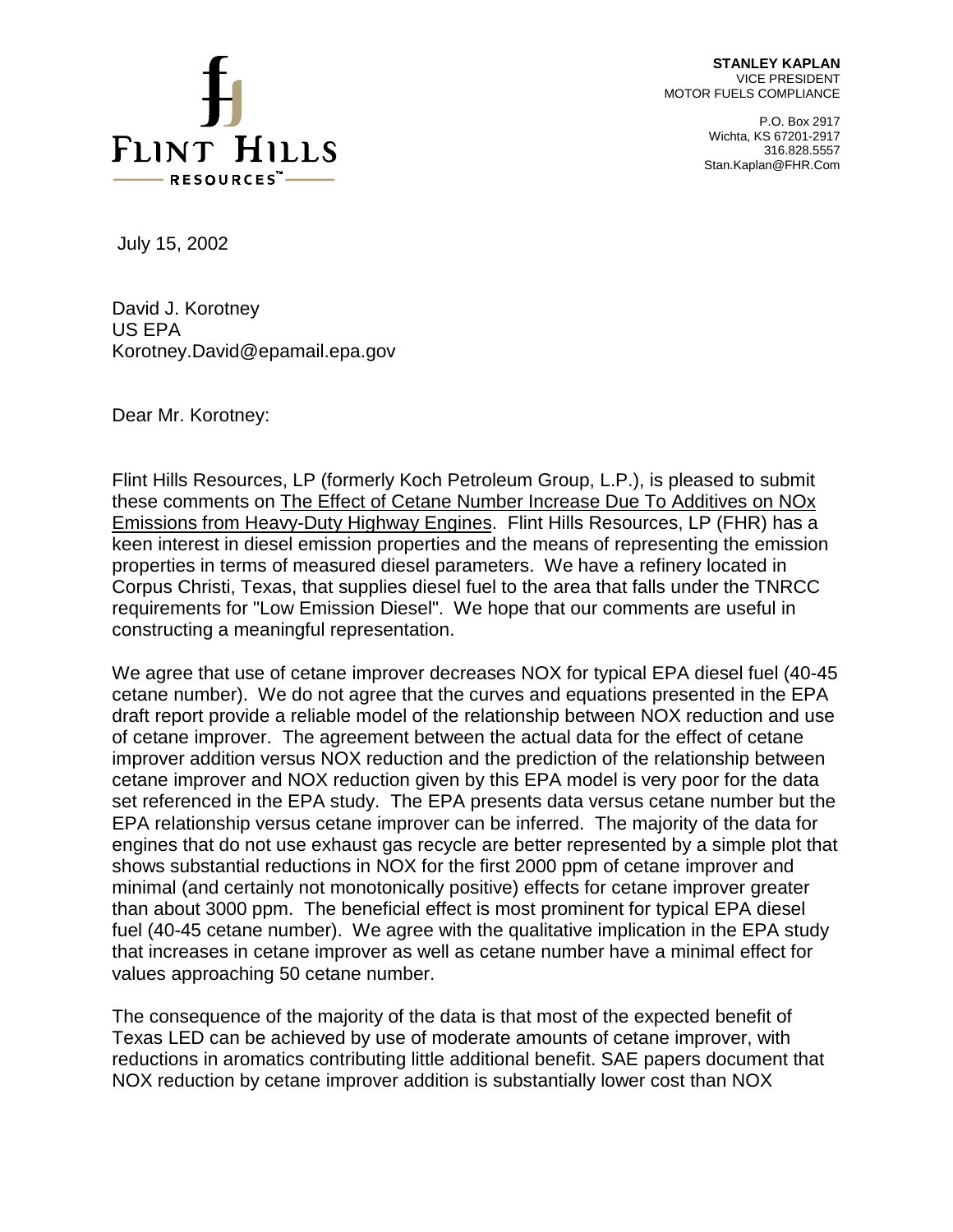FHR Diesel Cetane Comments July 15, 2002 Page 2

reduction from aromatics reductions for engines that are certified without exhaust gas recirculation.

We disagree with the engine turnover model used by the EPA to predict the replacement factors of NOX inventories by EGR type engines. The EGR certified engines have lower NOX hence their effect on weighted NOX emissions is much lower than their numeric or miles driven contribution. Additionally these EPA assumptions ignore the widely recognized viewpoint that EGR engines will enter the fleet at a very slow rate because of the widely perceived view that fuel economy and reliability will be greatly compromised by EGR engines. Many fleets have indicated they will extend engine life rather than purchase EGR equipment.

You may contact either me (316.828.5557) or Charlie Selvidge (316.828.5002) with any questions.

**Sincerely** 

Stanley Kaplon

Stanley Kaplan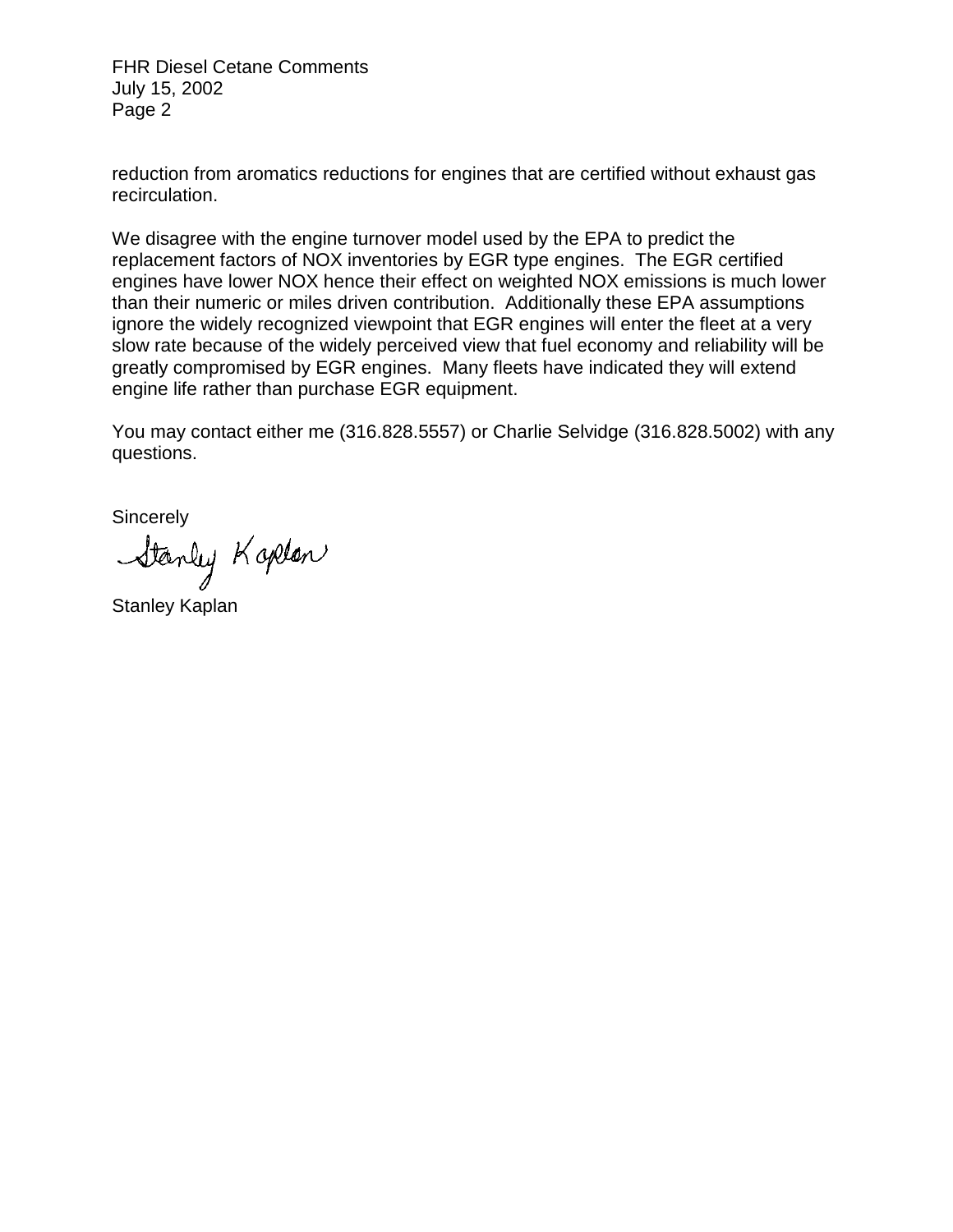

July 17, 2002

David Korotney U.S. EPA 2000 Traverwood Drive Ann Arbor, Mi 48105

Re: "The Effect of Cetane Number Increase Due to Additives on NOx Emissions from Heavy-Duty Highway Engines," EPA420-S-02-012, June 2002.

Dear Dave:

 $\overline{a}$ 

 cetane number. I hope that EPA will accept these comments despite the fact that I am submitting On behalf of the members of the Alliance of Automobile Manufacturers, I am writing to submit comments on the above Draft Technical Report regarding the emissions impacts of additized them past your deadline of July 15.

As you may suspect, the auto industry is pleased that EPA is examining the cetane issue in greater detail. We believe that higher cetane levels, along with other clean fuel parameters—for example, 5 ppm maximum sulfur, 15% by volume maximum aromatics and good lubricity (lower than 0.400 mm mean wear scar as measured by HFRR)—will be critical for enabling diesel technology to penetrate the light duty fleet in this country. The ability of clean light duty diesel to penetrate the U.S. market will be a critical factor in reducing the nation's fuel usage.

One of the reasons why clean diesel has penetrated the European markets so readily, besides the advancement in vehicle technology, is because the fuel found in Europe routinely has cetane numbers well above 50 (except for Arctic climates, a European Fuels Directive mandates a minimum cetane number of 51). The average cetane number of U.S. diesel fuel, by contrast, was just under 45 in the Alliance's winter 2002 fuel quality survey, and the minimum was less than 38.<sup>1</sup> Higher cetane levels allow diesel vehicles to perform as well as gasoline vehicles in the eyes of the consumer, in terms of start-up, noise-vibration-harshness and tailpipe smoke.

Automakers from around the world agree on the importance of high cetane levels in diesel fuel. Recently, the world's leading automakers reconfirmed that they recommend a minimum cetane number of 55 (cetane index of 52) in diesel fuel sold in the U.S. market. *See* the draft third edition of the World-Wide Fuel Charter, June 2002, attached to this document for reference.

1401 H Street, N.W. Suite 900 Washington, D.C. 20005 Tel: (202) 326-5533 Fax: (202) 326-5589

<sup>&</sup>lt;sup>1</sup> The Alliance of Automobile Manufacturers' North American Fuel Survey may be found at store.Autoalliance.org.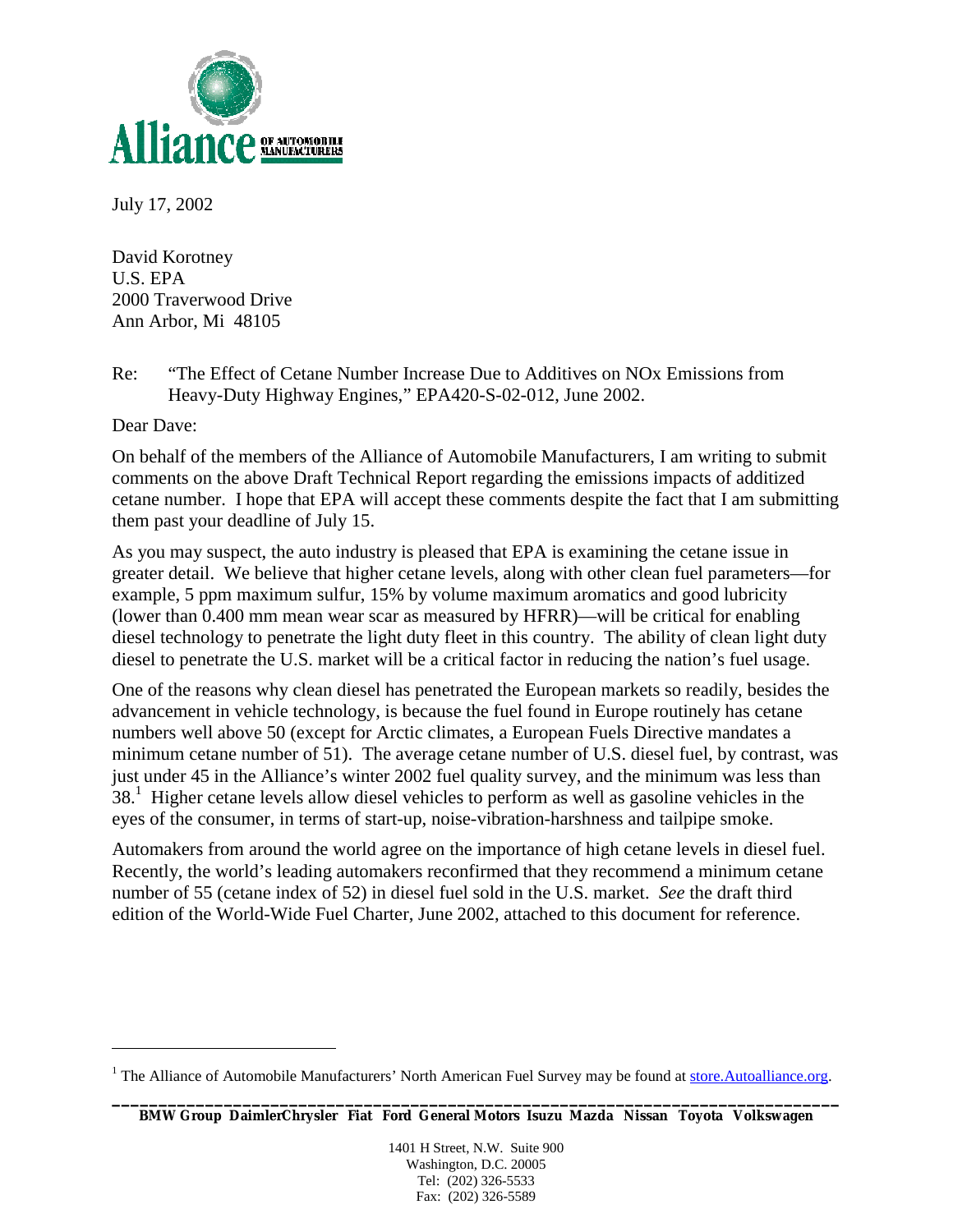# **Comments on Methodology**

Excluding Data from EGR-equipped Vehicles. EPA states on page 14 that "EGR-equipped engines are expected to exhibit no discernable NOx response to cetane." EPA bases this statement on a report by the Heavy-Duty Engines Workgroup on the impact of cetane on EGRequipped engines. Alliance members are familiar with this study and would caution EPA about extrapolating these results to all vehicles equipped with this technology. Light-duty vehicles, for example, are more sensitive than heavy-duty vehicles to cetane effects. Indeed, some of our members have provided proprietary information to EPA that shows EGR-equipped LDDV responding favorably to cetane. We hope that EPA will take these additional data into account as it considers the response of EGR technology to cetane levels.

Calculating Fleet-Wide Emission Benefits. EPA should include in its analysis an accounting of the benefits that would occur in every year after introduction of the higher cetane fuel, not just in 2003 and in 2007. The existing non-EGR fleet will produce the benefits as soon as it gets the higher cetane fuel and in every year that the size of the fleet remains significant. With a 30-year heavy-duty fleet turnover period, that period will last for many years beyond 2007.

## **Comments on Findings**

Notwithstanding these comments, we believe EPA took reasonable steps to distinguish between the effects of natural cetane and additized cetane and to estimate cetane's impact on NOx emissions. Given that EPA's analysis was so conservative, in our view, and still estimated emission reductions of as much as 4.1% in 2003 and 3.5% in 2007 (including both on- and offroad impacts), shows that raising cetane levels in the U.S. is an important option for reducing NOx emissions in the U.S.

The bottom line is that EPA must continue to examine how cetane affects vehicle emissions. We are confident that such ongoing efforts will help convince both states and EPA that raising cetane levels will help states reach elusive ambient air quality goals in this country.

### **Recommendations**

The Alliance recommends that EPA raise the national minimum natural cetane level to 55, or the cetane index to 52. Since vehicles and fuels operate as integrated systems, such action would enable auto and engine manufacturers to optimize light and heavy duty vehicles to the fuel found in the marketplace. This would deliver additional emission benefits to the American public not accounted for in the current analysis. It also would help prevent the development of boutique diesel fuels by pre-empting individual state actions.

The Alliance appreciates this opportunity to comment on this work. Please feel free to contact me if you have any questions.

Sincerely,

/original signed/

Ellen L. Shapiro Director, Automotive Fuels

Enc: World-Wide Fuel Charter, June 2002 (draft 3d edition)